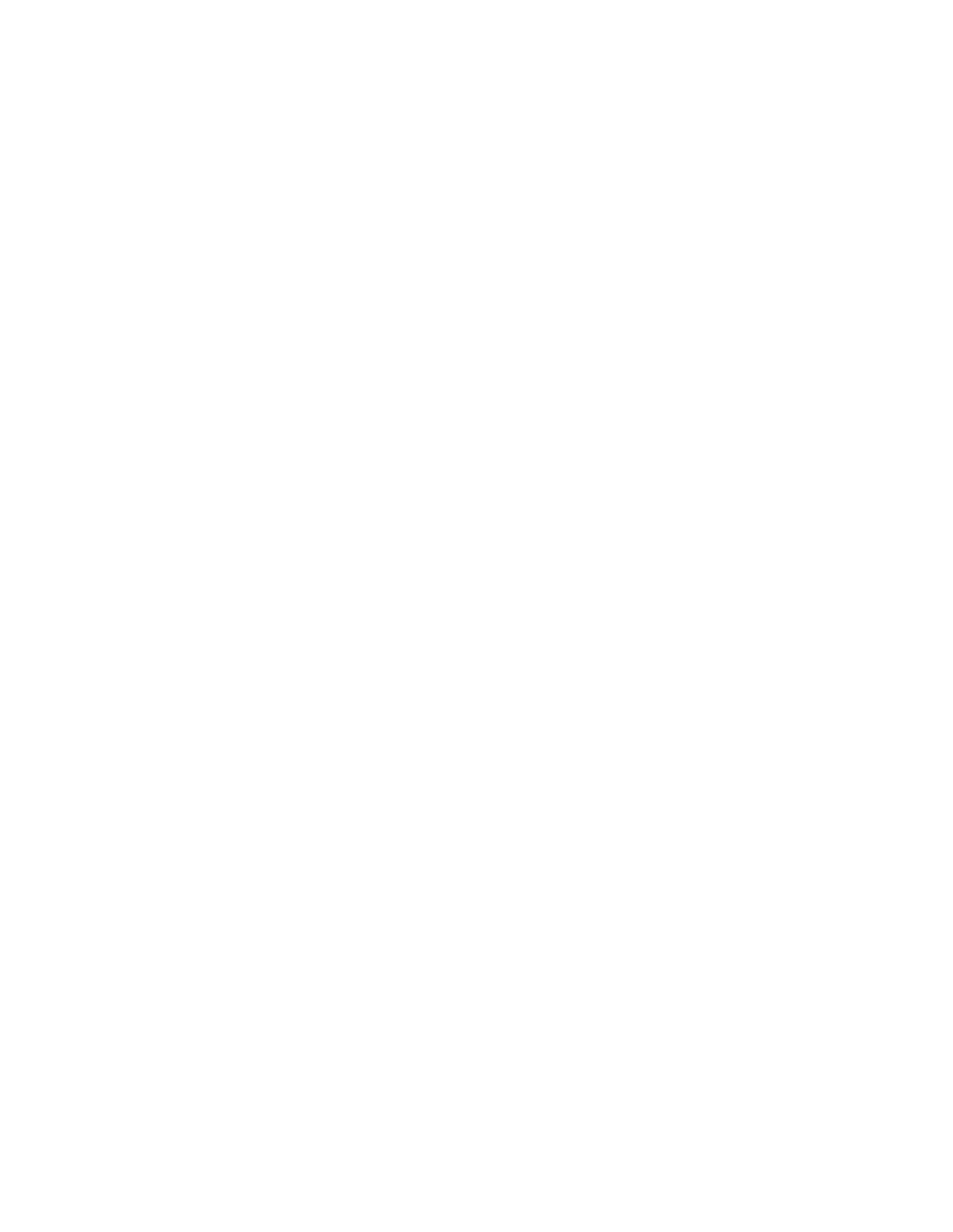# **Contents**

# THE BASICS

| Features.           |  |
|---------------------|--|
|                     |  |
|                     |  |
|                     |  |
|                     |  |
|                     |  |
|                     |  |
|                     |  |
|                     |  |
|                     |  |
| <b>TUNE Button.</b> |  |
|                     |  |
|                     |  |
|                     |  |
|                     |  |
|                     |  |
|                     |  |
| Antenna 2           |  |
|                     |  |
|                     |  |
|                     |  |
|                     |  |
|                     |  |

# THE MENUS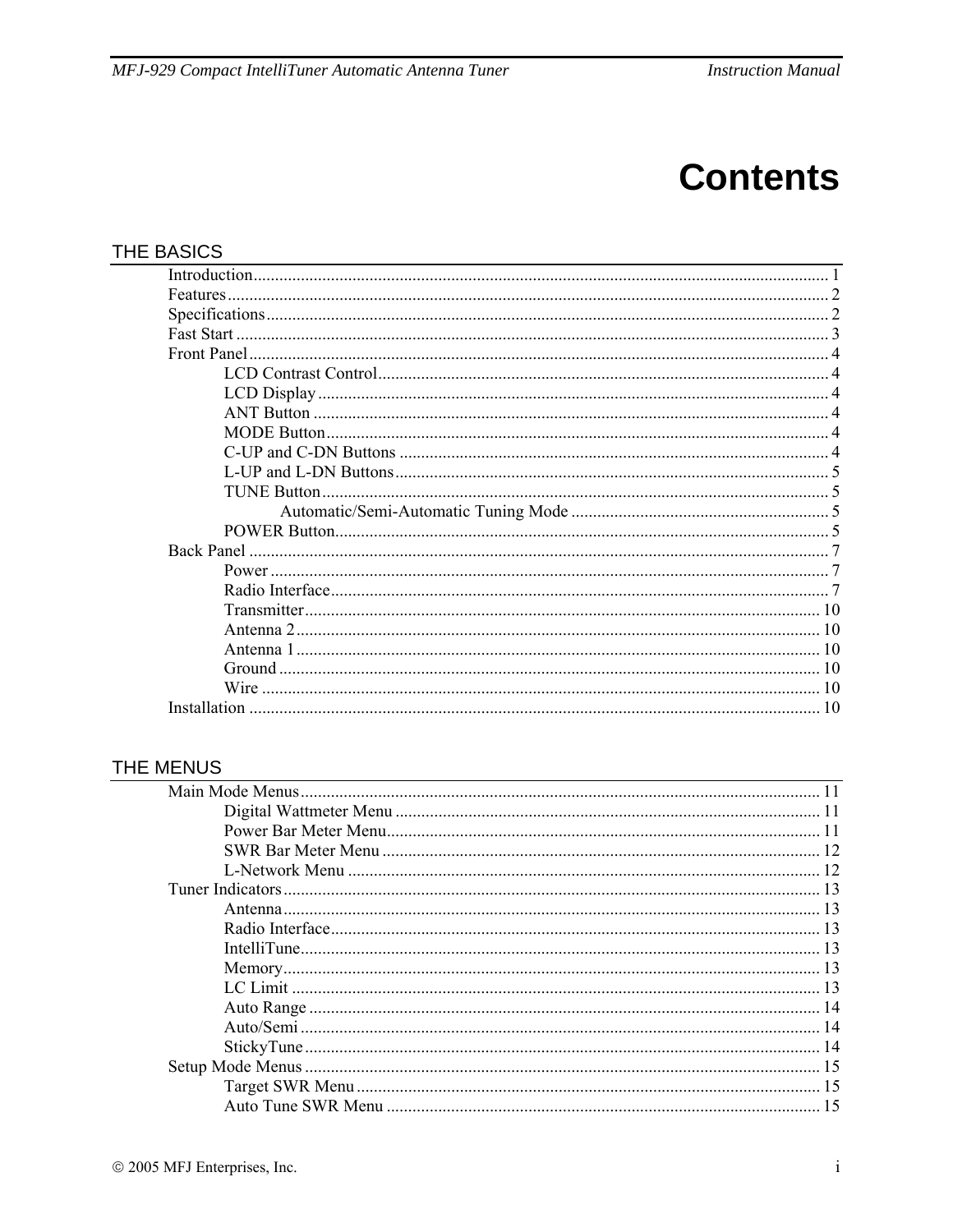# **OPERATION**

## **APPENDICES**

# **FIGURES**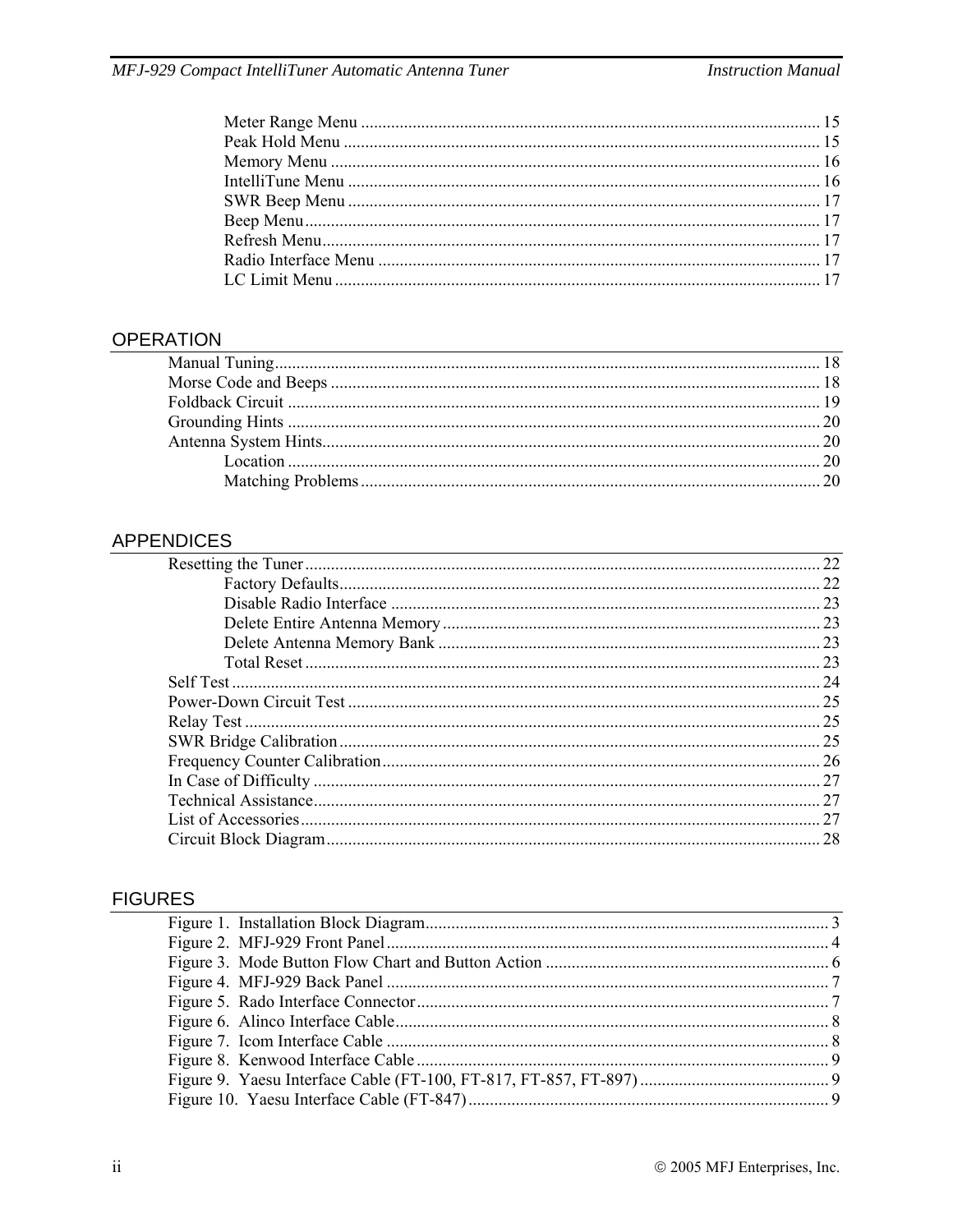# **TABLES**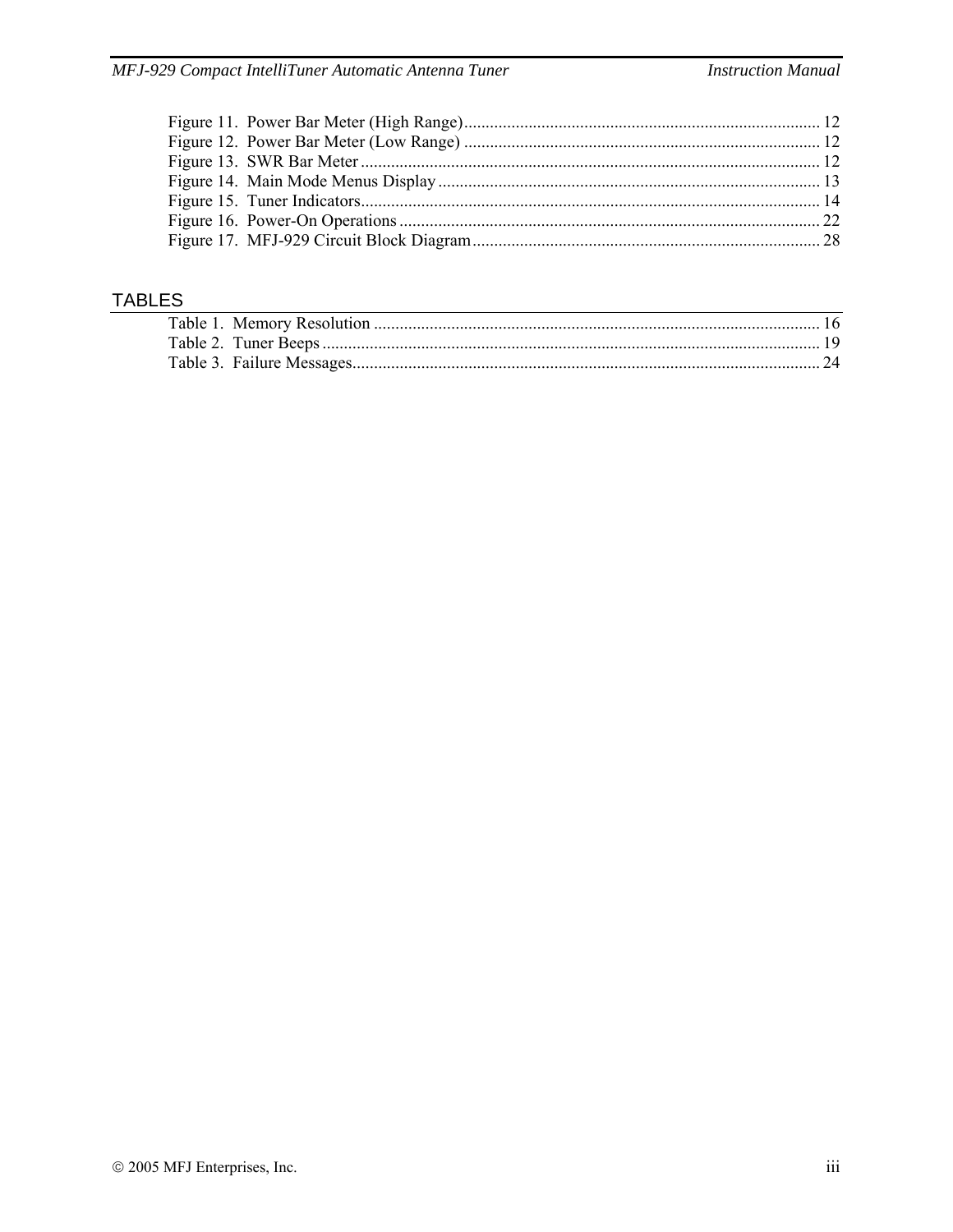# THIS PAGE IS LEFT BLANK INTENTIONALLY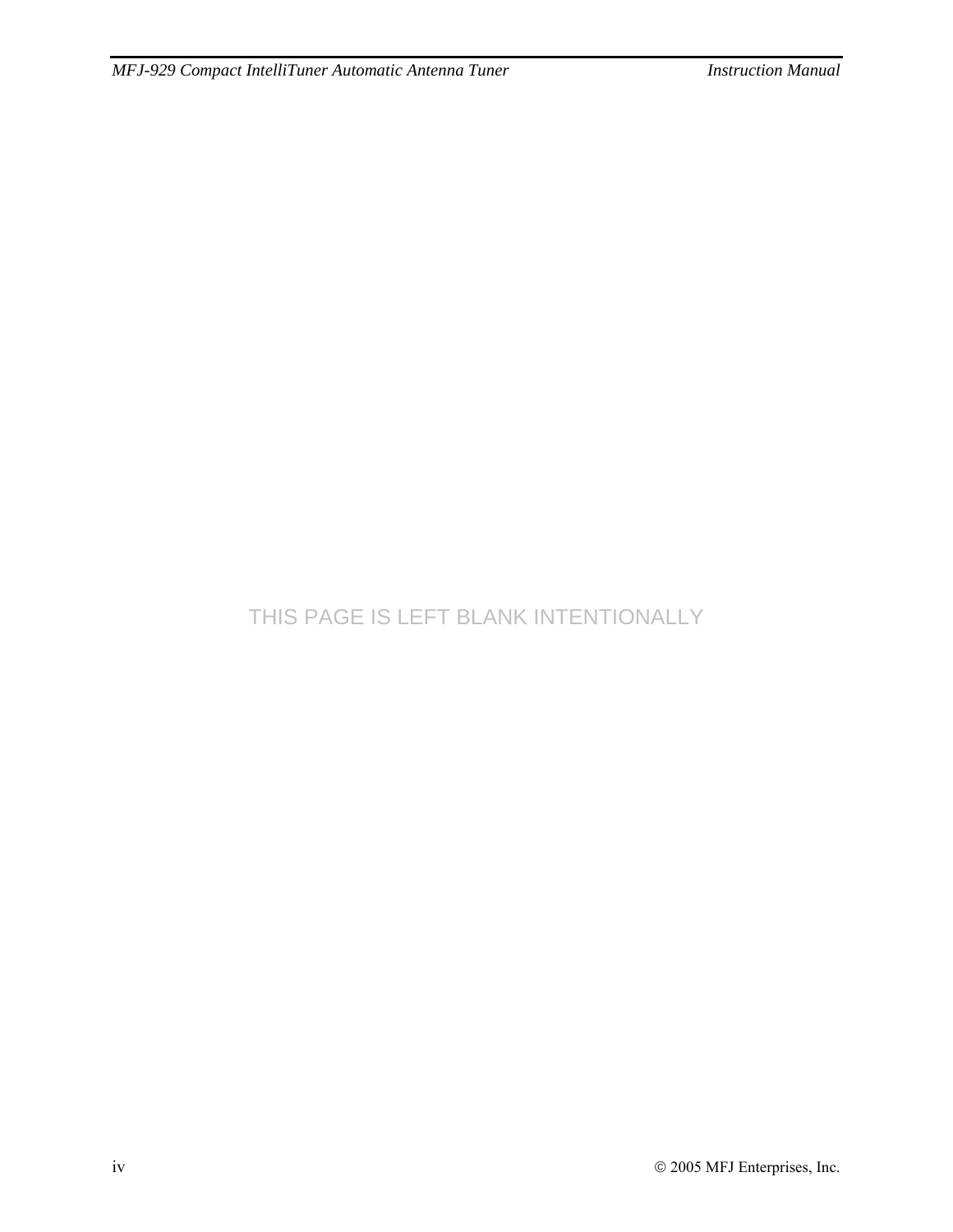# **The Basics**

# **Introduction**

The MFJ-929 *IntelliTuner*<sup>TM</sup> lets you rapidly tune any antenna automatically: unbalanced or single-wire. The MFJ-929 is a comprehensive automatic antenna tuning center with SWR/wattmeter, antenna switch for two antennas.

MFJ's exclusive *InstantRecall*TM, *IntelliTune*TM and *AdaptiveSearch*TM algorithms give you fast automatic tuning with more than 20,000 non-volatile *VirtualAntenna*TM memories. Each of the two antennas has four banks of memory; each memory bank has over 2500 non-volatile memories for tuner settings.

The tuner includes a highly efficient switching L-network with wide matching capability, 1.8 to 30 MHz coverage, backlight LCD display, a radio interface port, and heavy-duty 10 amp/1000 volt relays. It is rated at 200 watts SSB/CW.

A maximum of 256 values of inductance and 256 values of capacitance are available. With the capacitance switched between the input and output side, this provides a total of 131,072 L/C tuning combinations. The nominal tuning ranges are 0 to 24 μH and 0 to 3900 pF.

All MFJ *IntelliTuners*TM learn and remember. When you transmit, they automatically adjust for minimum SWR and remember the frequency and tuner settings, safely stored in non-volatile memory. The next time you operate on that frequency (or close to it) and antenna, these tuner settings are instantly restored and you're ready to operate in milliseconds. Each of two antenna selections has four banks of memory, which can learn and remember more than 2500 frequencies and tuner settings per bank.

When you key your transmitter, MFJ's *InstantRecall*<sup>TM</sup> checks its memory to see if you have operated that frequency before. If so, tuning is instantaneous and you're ready to operate. If not, MFJ's *IntelliTune*TM algorithm (based on MFJ's famous SWR Analyzer technology) kicks in. It measures the complex impedance of your antenna. Next, it calculates the components it needs and instantly snaps them in. Finally, it fine-tunes to minimize SWR, and you're ready to operate--all in a fraction of a second.

If the antenna impedance is not within the tuner's measurement range, MFJ's *AdaptiveSearch*<sup>TM</sup> algorithm goes into action. Frequency is measured and relevant components values are determined. Only those values are searched for fast tuning. If it still cannot find a match, the search is performed again using a different search pattern.

The target SWR can be set at 1.0 through 2.0. The minimum power to tune is approximately two watts. You can manually tune where you can't transmit (for listening out of ham bands).

All MFJ's *IntelliTuners*TM support radio tuner interfaces that are compatible with Alinco EDX-2 tuner, Icom AH-3 and AH-4 tuners, Kenwood AT-300 tuner, Yaesu FC-30 tuner, and certain Yaesu radios with CAT system. Optional interface cables MFJ-5114A (for Alinco), MFJ-5114I (for Icom), MFJ-5114K (for Kenwood), and MFJ-5114Y, MFJ-5114Y2 and MFJ-5124Y3 (for Yaesu) are available from MFJ Enterprises, Inc.

The tuners enter a "sleep" mode when idle and when no transmit signal is present, turning off the microprocessor clock to avoid the generation of spurious signals.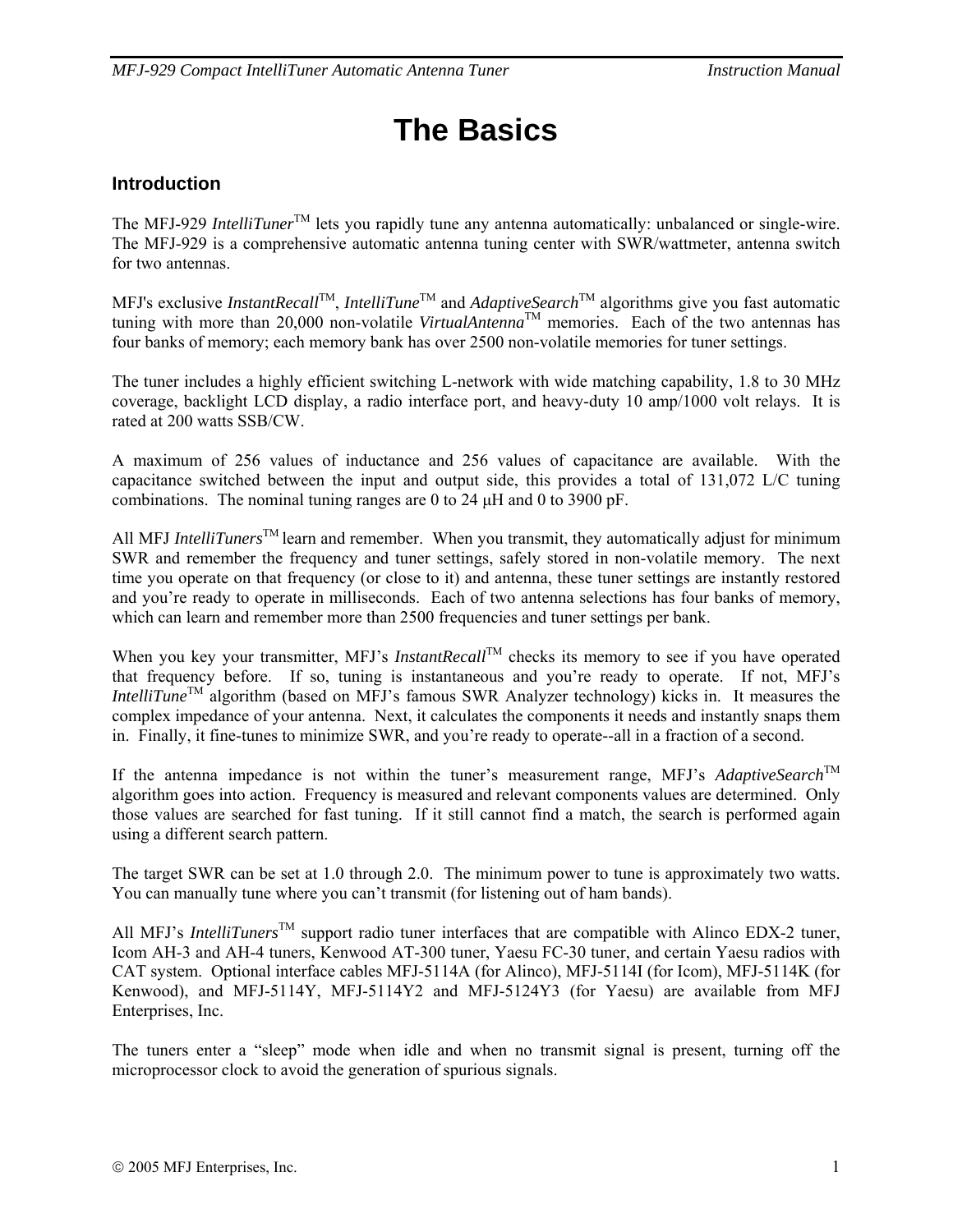# **Features**

- Automatically matches antennas from 6 to 1600 ohms impedance (SWR up to 32:1)
- Handles 200 watts SSB/CW
- Tune in less than 15 seconds, usually less than 5 seconds
- Over 20,000 non-volatile memories for tuner settings
- Four memory banks per antenna with over 2500 memories per bank
- Highly efficient switching L-network matching circuit
- 1.8 to 30 MHz continuous frequency coverage
- Adjustable target SWR 1.0 to 2.0
- Adjustable SWR threshold 0.5 to 1.5
- Multifunction backlit LCD display with contrast control
- Numeric readings for SWR, forward and reflected power
- Bar meters for SWR, forward and reflected power with range options
- Audio SWR meter
- Built-in frequency counter
- Built-in radio interface circuitry for compatible radios
- Built-in bias tee
- Two SO-239 coax fed antenna connectors
- Connector for random wire or single wire antennas

# **Specifications**

- Impedance matching range: 6 to 1600 ohms
- SWR matching range: up to 8:1 for  $\leq$  50 ohms and up to 32:1 for  $>$  50 ohms
- Minimum power for tuning: 2 watts
- Maximum power while tuning: 100 watts with foldback, 20 watts without foldback
- RF power limit: 200 watts SSB/CW
- Frequency range: 1.8 to 30 MHz continuous coverage
- Frequency counter accuracy:  $\pm 1$  kHz across HF bands
- Frequency counter range: up to 50 MHz
- Capacitance range: 0 to 3961 pF nominal (256 values)
- Inductance range: 0 to 24.86  $\mu$ H nominal (256 values)
- Relay rating: 10 amp 1000 volts
- Relay electrical life: 100,000 operations
- Relay mechanical life: 10 million operations
- Memory endurance: 1 million erase/write cycles
- Memory data retention:  $> 200$  years
- Power requirements: 12 15 volts DC,  $2.1 \times 5.5$  mm coaxial plug, center pin positive
- Current consumption: 850 milli-amp or less
- Dimensions (approx.):  $6.5 \times 2.8 \times 7.5$  in. (165  $\times$  71  $\times$  191 mm) (width/height/depth) not including connectors
- Weight (approx.):  $2.4 \text{ lb } (1.09 \text{ kg})$

† Specifications and design are subject to change without notice.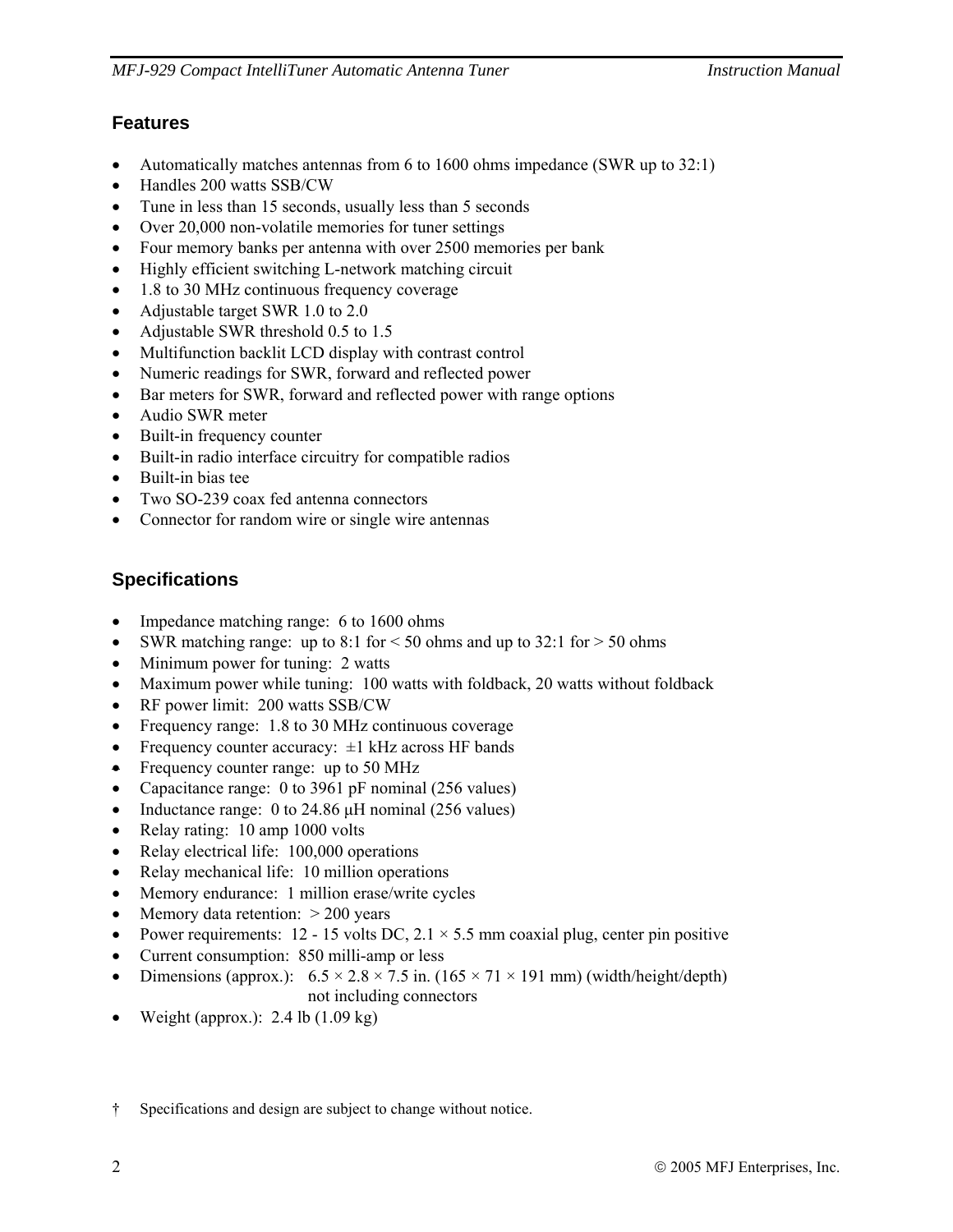### **Fast Start**

#### *WARNING*

- *Never* operate the tuner with its cover removed. Contact with the components inside the **tuner while transmitting will result in painful RF burns.**
- Locate the tuner so that the rear terminals are *not accessible* during operation. The single **wire connection may have high voltage while transmitting.**
- *Disconnect* **all antennas from the tuner during lightning storms.**
- *Always* **tune with low power (about 10 watts). Apply maximum power only after tuning up.**
- *Never* **exceed tuner specifications.**
- **Do** *not* **transmit with a high SWR for extended periods of time.**
- 1. Connect the MFJ-929 to a 12-15 VDC voltage source capable of supplying at least 850 milli-amps.
- 2. Connect your transmitter to the TRANSMITTER connector using a 50-ohm coaxial cable.
- 3. Connect your coax-fed antenna to the ANTENNA 1 connector using a 50-ohm coaxial cable, or connect your random wire to the WIRE binding post.
- 4. Connect your ground connection to the GROUND post.
- 5. Press the [POWER] button to turn on the MFJ-929 tuner.
- 6. Press the [ANT] button momentarily until a small "1" appears on line one of the display. This selects antenna 1 and is indicated with one beep.
- 7. Key your transmitter to output a carrier of 10 watts CW, FM or AM.
- 8. Press and hold the [TUNE] button on the MFJ-929 for one second to start the automatic tuning process. When completed, check to ensure an SWR of 2.0 or less before increasing RF power.
- 9. You are ready to transmit.

*Note: During the automatic tuning process, the tuner will make some noise. These are the relays switching at a very fast pace and it is normal operation. Do not be alarmed.* 

*Note: When the tuner power is OFF, the tuner is in bypass mode and RF from the transmitter goes directly to the antenna (ANTENNA 1) with no matching. When the tuner power is ON, pressing [C-DN] and [L-DN] simultaneously or pressing [TUNE] quickly places the tuner in bypass mode (zero inductance and zero capacitance) and indicates by one beep.* 



Figure 1. Installation Block Diagram.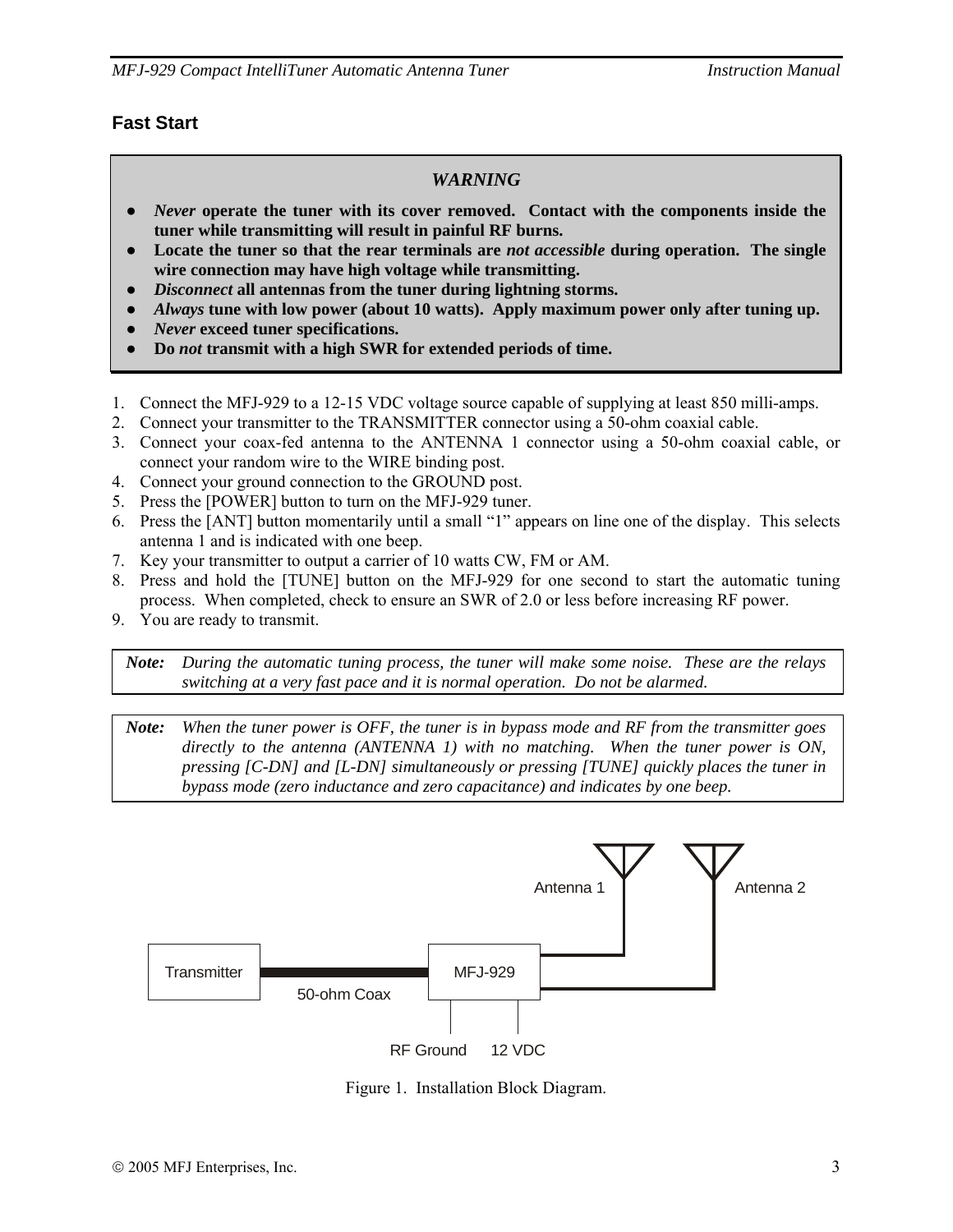# **Front Panel**



Figure 2. MFJ-929 Front Panel.

- **LCD Contrast Control:** A trimpot control that adjusts the contrast of the LCD display. Use a small flat blade screwdriver, insert into the small hole on the left of the display, and turn clockwise to increase contrast.
- **LCD Display:** A 2-line by 16-character alphanumeric display. It displays the tuner's various menus and status. The display contrast can be adjusted by the LCD contrast control on the front panel. Below the display are the SWR and power bar meter scales. Refer to Figures 14 and 15 for descriptions of the various displayed information.
- **ANT Button:** Has two different functions based on the length of time you press and hold it before releasing. Press [ANT] quickly (less than one second) to select the antenna to tune. Press button to toggle between Antenna 1 and Antenna 2. The Antenna indicator on the main display indicates the selected antenna. A single-wire antenna is, by default, Antenna 1.

Press and hold [ANT] for one second to cycle among the four memory banks of the current antenna. The selected bank is indicated by a series of short beeps, where one beep indicates bank A, two beeps indicate bank B, three beeps indicate bank C, four beeps indicate bank D, and five beeps indicate antenna memory is OFF. The Memory indicator on the main display also indicates the selected bank.

Pressing the [ANT] button will switch the antenna or bank *only* when there is no RF power; also, the tuner setting for the selected antenna or bank, if available, is instantly restored from memory when enabled.

- **MODE Button:** Time-sensitive and used to navigate through the various main menus and to enter or exit the setup menus.
- **C-UP and C-DN Buttons:** Used to manually increase or decrease the capacitance of the L-network matching circuit. The capacitance range is 0 to 3961 pF (picofarads). The upper limit of capacitance, dependent on frequency, is used to limit the maximum voltage and current across the tuner's components. This limit can be removed in the LC Limit setup menu, but is not recommended.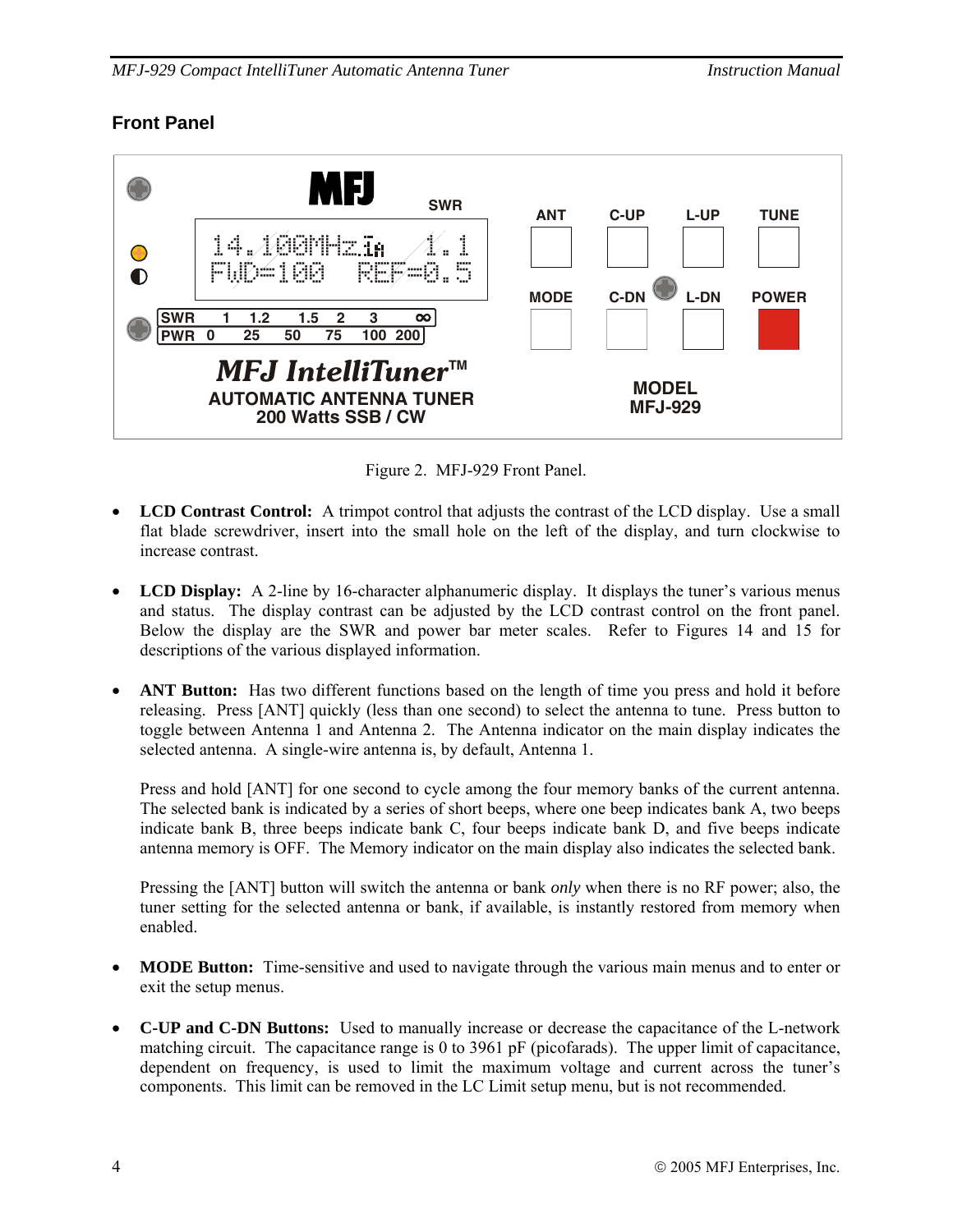*Note: Pressing [C-UP] and [C-DN] simultaneously toggles the capacitor between the input and output sides of the L-network. One beep when the capacitor is on the antenna side. Two beeps when the capacitor is on the transmitter side.* 

• **L-UP and L-DN Buttons:** Used to manually increase or decrease the inductance of the L-network matching circuit. The inductance range is 0 to 24.86 μH (microhenries). The upper limit of inductance, dependent on frequency, is used to limit the maximum voltage and current across the tuner's components. This limit can be removed in the LC Limit setup menu, but is not recommended.

*Note: Pressing [C-DN] and [L-DN] (both DOWN buttons) simultaneously places the tuner in bypass mode. One beep sounds to indicate bypass mode. RF from the transmitter goes directly to the antenna with no matching.* 

• **TUNE Button:** Has three different functions based on the length of time you press and hold it before releasing. Press [TUNE] quickly (less than 0.5 second) to bypass the tuner. One beep indicates bypass mode, where RF from the transmitter goes directly to the antenna with no matching. A second quick press toggles the tuner back to its last L/C setting, and the tuner responds with two beeps.

Press and hold [TUNE] for 0.5 to 2 seconds to start the automatic tuning process. The transmitter must be keyed first with at least two watts of power. When the SWR is already below the target SWR, pressing [TUNE] will fine-tune the match for a lower SWR, if possible.

"*StickyTune*" allows for one-handed tuning operation. Normal tuning requires keying the transmitter with one hand and using the other hand to push the [TUNE] button to start the tuning process. To toggle the *StickyTune* mode on and off, press and hold the [TUNE] button for two seconds. When enabled, a bar appears on top of the Auto/Semi indicator, and the tuning process starts automatically when the transmitter is keyed with at least two watts of power regardless of the SWR. This works in both automatic and semi-automatic modes. One beep indicates on and two beeps indicate off.

#### **Automatic/Semi-Automatic Tuning Mode**

Pressing [TUNE] and [ANT] simultaneously toggles between automatic and semi-automatic tuning mode. In automatic mode, the tuning routine is automatically started when at least two watts of power is applied and the SWR is a preset amount above the preset target SWR. In semi-automatic mode, the tuning routine starts only when the [TUNE] button is pressed for 0.5 to 2 seconds. The Auto/Semi indicator on the main display indicates the selected mode. Refer to Figures 14 and 15 for the on-screen Auto/Semi indicator.

*Note: During the tuning process, the tuner will make some noise. These are the relays switching at a very fast pace and it is normal operation. Do not be alarmed.* 

• **POWER Button:** Used to turn the power on and off. When the power is off, the tuner is placed in bypass mode and Antenna 1 is selected. When turning on the power, the tuner automatically restores all previous settings and displays the target SWR on the main screen.

*WARNING:* **Do not turn the power on and off rapidly, otherwise the tuning setting memory can be corrupted and the unit will have to be reset to factory defaults.** 

*Note: When the tuner power is OFF, the tuner is in bypass mode and RF from the transmitter goes directly to the antenna (ANTENNA 1) with no matching.*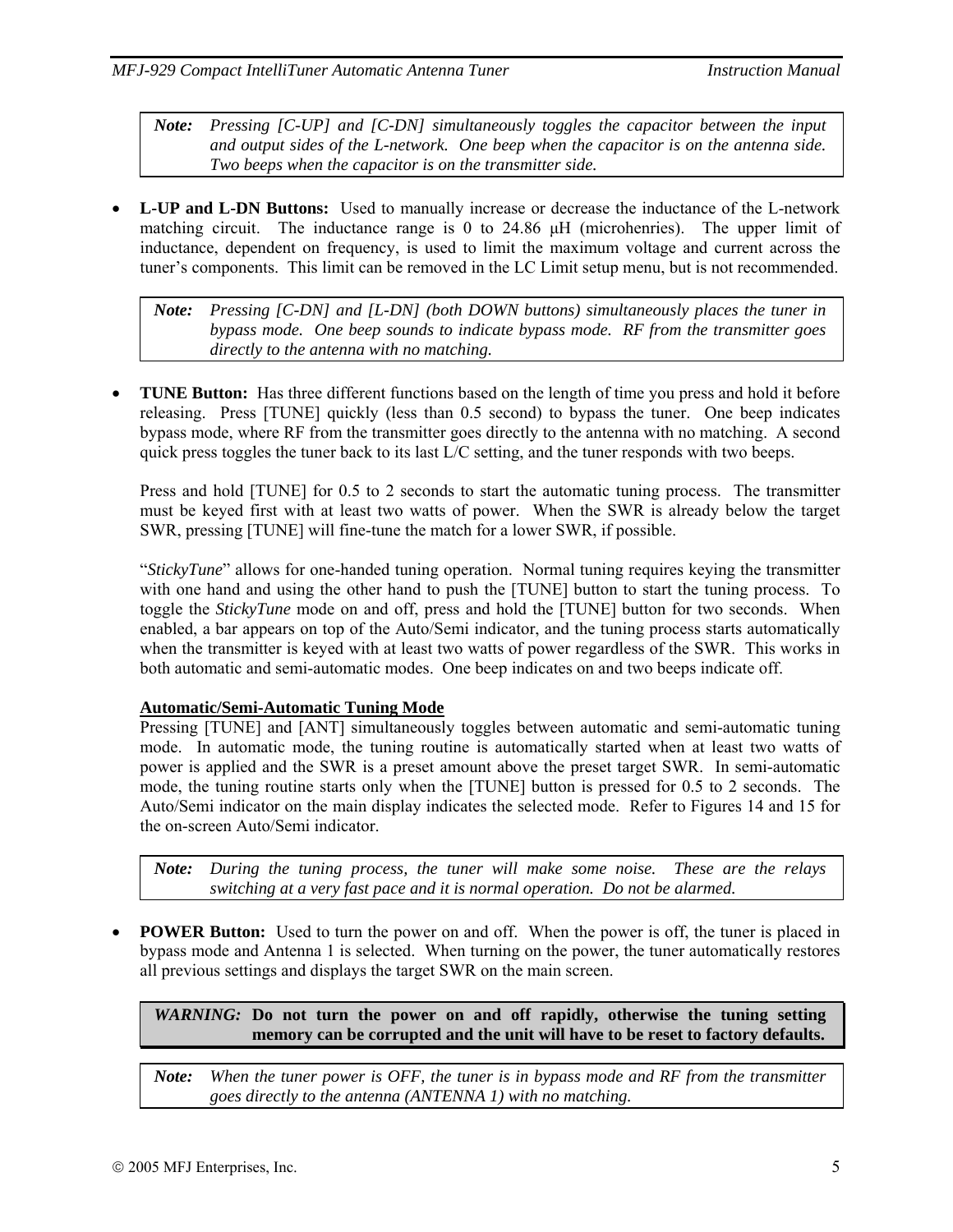

Figure 3. Mode Button Flow Chart and Button Action.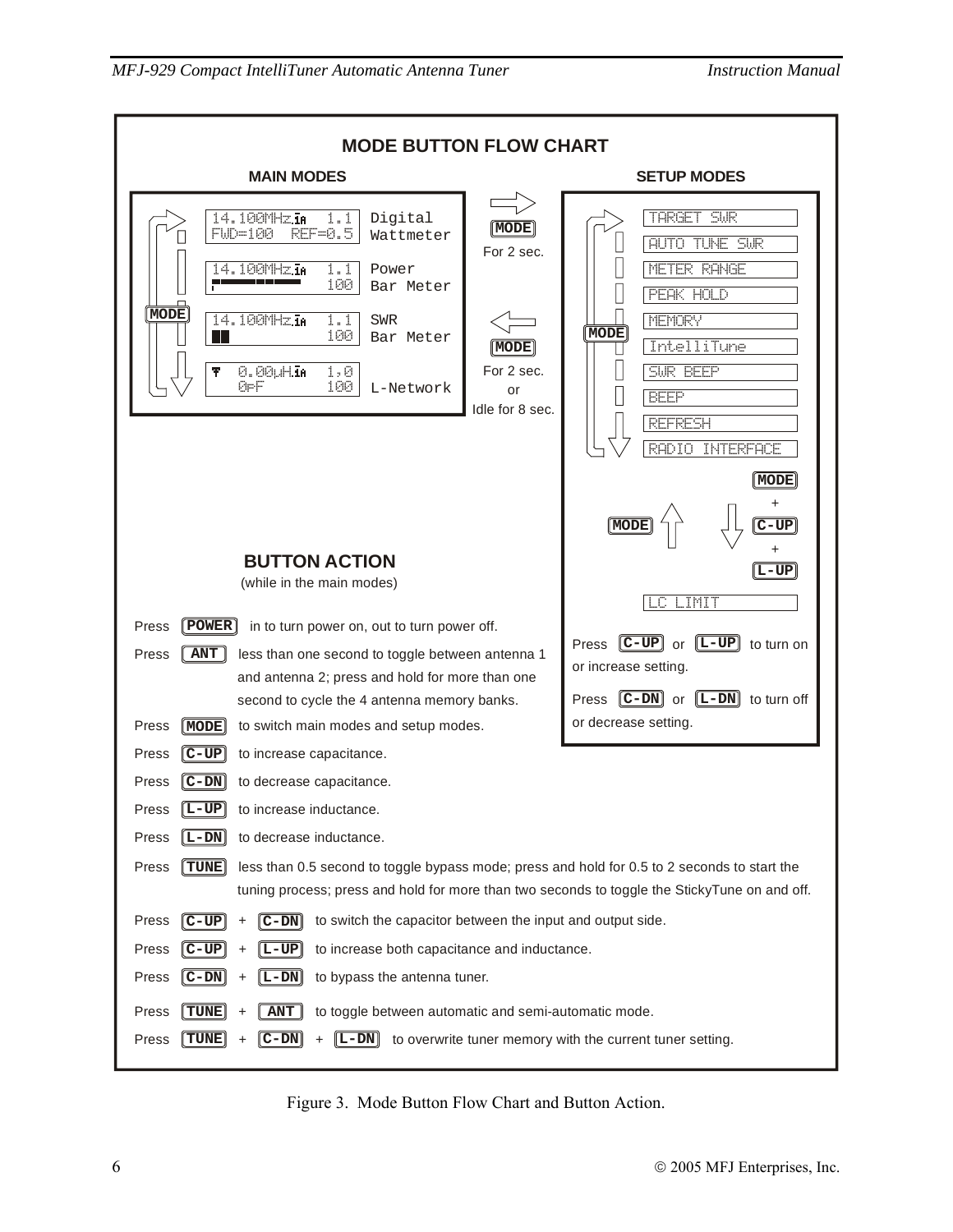### **Back Panel**



Figure 4. MFJ-929 Back Panel.

**Power:** This jack accepts a standard  $2.1 \times 5.5$  mm coaxial plug with positive center and negative sleeve. The tuner requires 12 volts DC at up to 850 milli-amps. The use of a regulated supply is not mandatory but is recommended for best performance. An optional 12 volts DC 1.5 amp power supply, the MFJ-1316, is available from MFJ Enterprises, Inc.

*WARNING:* **Do not apply voltages greater than 18 volts to this unit, or permanent damage to the unit may result.** 

*Note: When the tuner power is OFF, the tuner is in bypass mode and RF from the transmitter goes directly to the antenna (ANTENNA 1) with no matching.*

• **Radio Interface:** An 8-pin modular (RJ-45) connector for connecting to the tuner interface connector of compatible radios. Most radios provide +13.8 VDC power thought its tuner interface connector. If separate power supplies are used to power the MFJ-929, the MFJ-929 should be powered on first (for certain radios, TURN ON RADIO will display) and then turn on the radio, so the radio knows an external tuner is attached. The radio will disable its internal tuner, if it has one, and use the external tuner.



The Radio Interface works with radios that are compatible with Alinco EDX-2, Icom AH-3 and AH-4, Kenwood AT-300, and certain Yaesu radios with CAT system. When connected to a compatible radio, simply press the [TUNER] or [AT] button on the radio; for certain Yaesu, press the [TUNE] button *on the tuner* to start the automatic tuning process. The radio will automatically switch to CW mode (AM for Yaesu), transmit a 10-watt carrier, and start the tuning process. Once the automatic tuning is completed, the radio will return to its previous mode and power setting.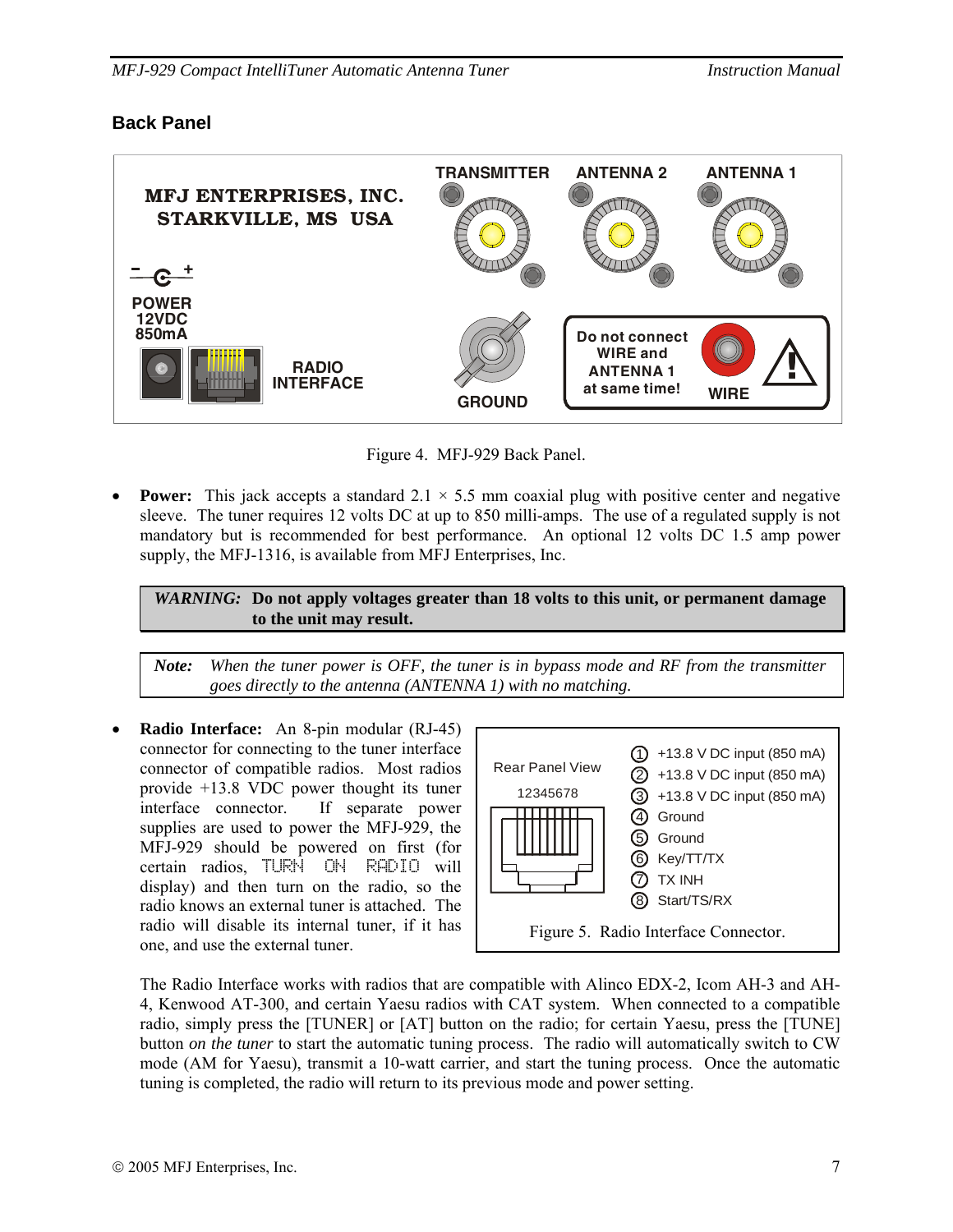#### *WARNING:* **Make sure the +13.8 volts connection on the radio's tuner port is capable of supplying at least 850 mA of current, since the MFJ-929 uses up to 850 mA.**

*Note:* If the wrong interface is selected and the TURN CIN RADIO message does not go away, *disable the interface by pressing and holding both [TUNE] and [MODE] buttons while turning on the power. The tuner will respond with two beeps. Then select the correct interface using the MFJ-929 Radio Interface setup mode.* 

The MFJ-5114A interface cable provides power and control between an Alinco radio and the MFJ automatic tuner. Supported Alinco radios are DX-70, DX-77, and any Alinco radio that supports the Alinco EDX-2 tuner.



Figure 6. Alinco Interface Cable.

The MFJ-5114I interface cable provides power and control between an Icom radio and the MFJ automatic tuner. Supported Icom radios are IC-706, IC-707, IC-718, IC-725, IC-728, IC-736, IC-738, IC-746, IC-756, IC-765, IC-775, and any Icom radio that supports the Icom AH-3 or AH-4 tuner. Push and hold the radio's [TUNER] button for two seconds to start the tuning process. Push [TUNER] quickly to bypass the tuner.



1) Pin 1 (Key) connects to pin 6 of Radio Interface Plug.

2) Pin 2 (Start) connects to pin 8 of Radio Interface Plug.

Pin 3 (+13.8V) connects to pins 2 and 3 of Radio Interface Plug. 3

4) Pin 4 (Ground) connects to pins 4 and 5 of Radio Interface Plug.

Figure 7. Icom Interface Cable.

The MFJ-5114K interface provides power and control between a Kenwood radio and the MFJ automatic tuner. Supported Kenwood radios are TS-50S, TS-450S, TS-480HX, TS-570S, TS-690S, TS-850S, TS-870S, TS-2000, and any Kenwood radio that supports the Kenwood AT-300 tuner. Push and hold the radio's [AT TUNE] button for one second to start the tuning process. Push the [AT TUNE] quickly to bypass the tuner or to cancel tuning in progress.

*Note: The TS-480HX will automatically reduce its TX power to 100 watts maximum (25 watts AM) when the radio interface is used.*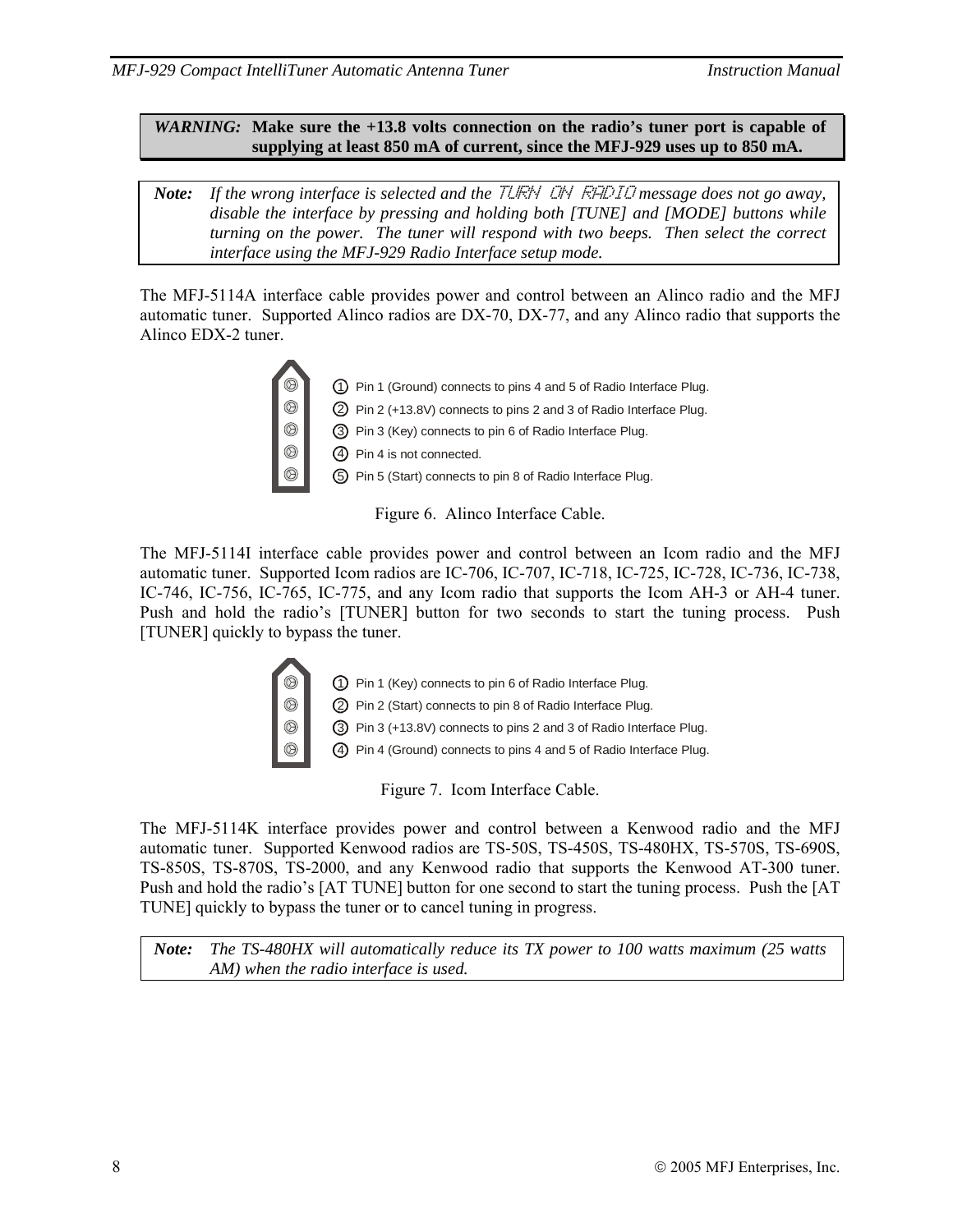

 $1)$  Pin 1 (Ground) connects to pin 4 of Radio Interface Plug.

2 Pin 2 (TT) connects to pin 6 of Radio Interface Plug.

3) Pin 3 (Ground) connects to pin 5 of Radio Interface Plug.

4) Pin 4 is not connected.

5) Pin 5 (TS) connects to pin 8 of Radio Interface Plug.

Pin 6 (+13.8V) connects to pins 2 and 3 of Radio Interface Plug. 6

Figure 8. Kenwood Interface Cable.

The MFJ-5114Y interface provides power and control between a Yaesu radio and the MFJ automatic tuner. Supported Yaesu radios are FT-100, FT-817, FT-857, FT-897, and any Yaesu radio with compatible CAT system. Push the [TUNE] button *on the tuner* for 0.5 to 2 seconds to start the tuning process.

*Important: The +13.8 volts connection on the FT-817's CAT port cannot supply 850 mA of current needed by the MFJ-929. So remove jumper JP1 located in front of the Radio Interface jack, and use a separate DC power supply to power the MFJ-929.*



Figure 9. Yaesu Interface Cable (FT-100, FT-817, FT-857, FT-897).

The MFJ-5114Y2 interface provides control between a Yaesu radio and the MFJ automatic tuner. Supported Yaesu radios are FT-847 and any Yaesu radio with compatible CAT system. Push the [TUNE] button *on the tuner* for 0.5 to 2 seconds to start the tuning process.

*Note: The CAT port on the FT-847 does not have a +13.8 volts connection, so a separate DC power supply must be used to power the MFJ-929.* 



Figure 10. Yaesu Interface Cable (FT-847).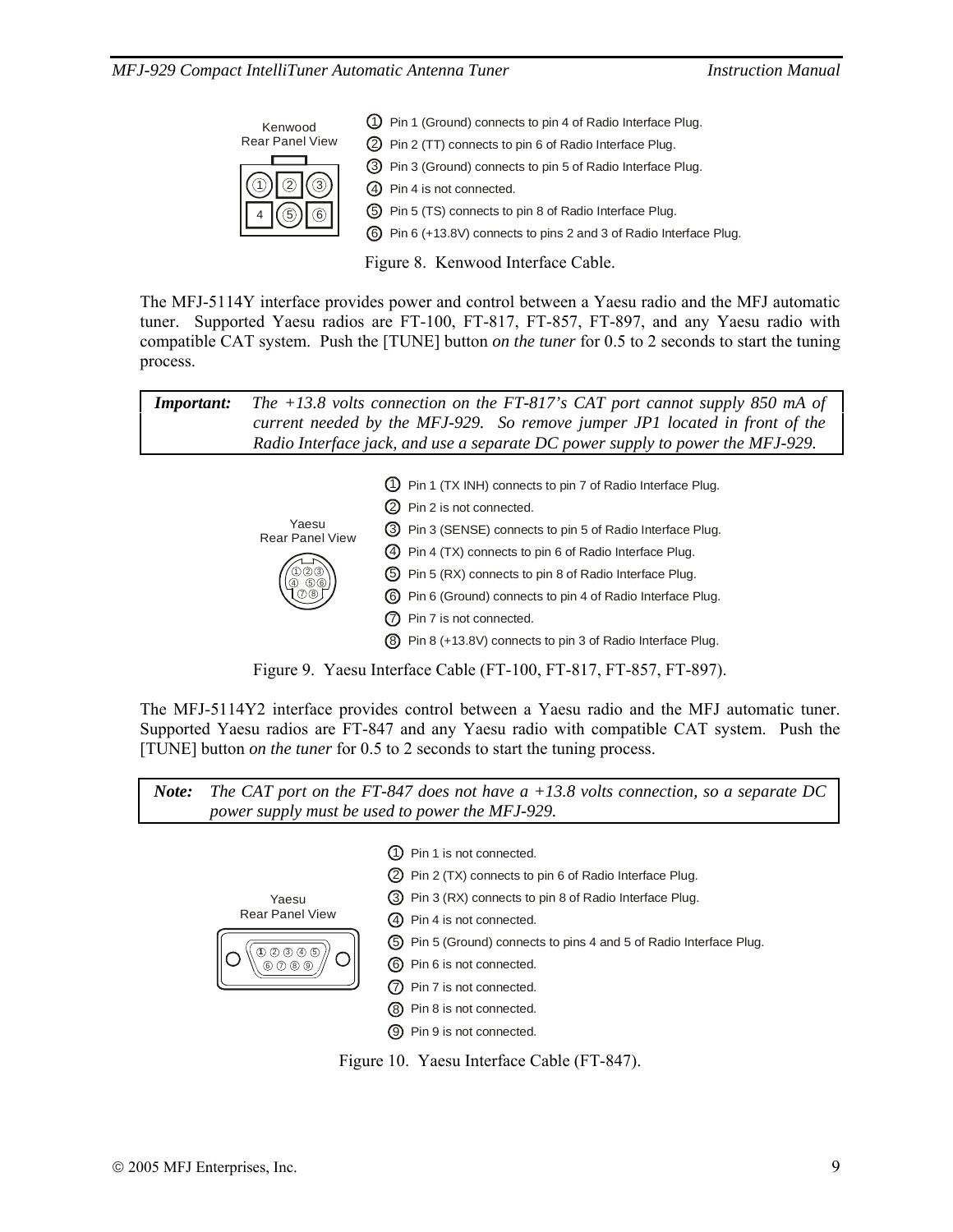The MFJ-5124Y3 (yes, the MFJ-5124Y3) interface provides power and control between a Yaesu radio and the MFJ automatic tuner. Supported Yaesu radios are FT-857, FT-897, and any Yaesu radio that supports the Yaesu FC-30 tuner. Make sure to set the Radio Interface setup menu to Alinco/Icom to use the MFJ-5124Y3. Press and hold in the [A](TUNE) key *on the radio* for one second to initiate automatic tuning.

- **Transmitter:** SO-239 connector for coax cable from transmitter or transceiver. There is a bias tee connected to this connector so 12 volts DC can be sent down the coax to power the tuner for remote operation. An optional bias tee DC power injector, the MFJ-4116, is available from MFJ Enterprises, Inc.
- Antenna 2: SO-239 connector for coax cable from antenna.
- **Antenna 1:** SO-239 connector for coax cable from antenna. Notice the ANTENNA 1 connector is internally connected to the WIRE binding post.

*Note: To use the ANTENNA 1 connector, make sure to remove the wire antenna, if any, from the WIRE binding post.*

- **Ground:** Wing-nut terminal for RF ground wire connection.
- **Wire:** Binding post for connecting single wire antennas. Notice the WIRE binding post is internally connected to the ANTENNA 1 connector.

*Note: To use the WIRE binding post, make sure to remove the antenna, if any, from the ANTENNA 1 connector.*

# **Installation**

#### *WARNING*

- *Never* **operate the tuner with its cover removed. Contact with the components inside the tuner while transmitting will result in painful RF burns.**
- **Locate the tuner so that the rear terminals are** *not accessible* **during operation. The single wire connection may have high voltage while transmitting.**
- *Disconnect* **all antennas from the tuner during lightning storms.**
- *Always* **tune with low power (about 10 watts). Apply maximum power only after tuning up.**
- *Never* **exceed tuner specifications.**
- **Do** *not* **transmit with a high SWR for extended periods of time.**
- 1. Place the tuner in a convenient location at the operating position. With a random wire, the feed through insulators may have high RF voltages. These voltages can cause serious RF burns if the terminals are touched when transmitting. **Be sure to locate the tuner so these terminals cannot accidentally be contacted during operation.**
- 2. Install the tuner between the transmitter and the antenna. Use a 50-ohm coaxial cable (such as RG-58) to connect the transmitter (or amplifier) to the connector marked TRANSMITTER on the rear of the tuner. See Figure 1 on page 3.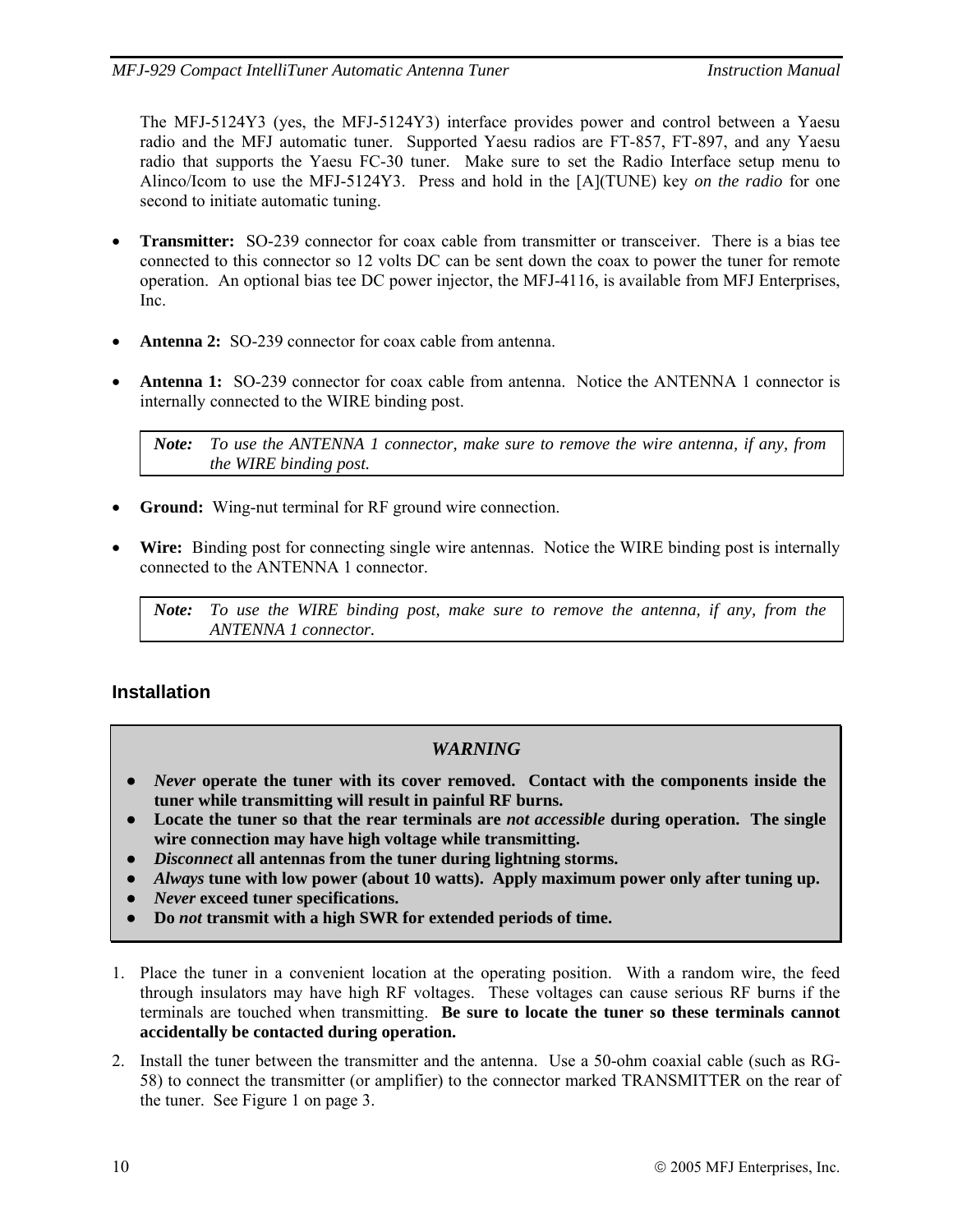- 3. Connect the antenna(s) to the tuner as follows:
	- Coaxial feedlines to the SO-239 connectors labeled ANTENNA 1 and/or ANTENNA 2.
	- Random wire or single wire line antennas should be connected to the WIRE binding post on the back of the tuner. Note the back panel warning: **Do not connect WIRE and ANTENNA 1 at same time!** When a single wire antenna is connected it "becomes" ANTENNA 1.

*Note: Route all single and random wire antennas safely to prevent RF burn hazard.* 

- 4. A GROUND post is provided for an RF ground connection. See "Grounding Hints" on page 20.
- 5. Connect a 12 to 15 VDC power source to the input jack labeled POWER.

# **The Menus**

#### **Main Mode Menus**

The main mode menus show various tuner settings and status. There are four main mode menus arranged in a "wrap-around" structure. When powered on, tuner operation starts with the main menu that was last used. Within each main menu, press the [MODE] button briefly to view the next main menu. Press and hold the [MODE] button for two seconds to enter the setup mode (see below). Various tuner indicators are shown on all four main menus: Antenna 1/2, *IntelliTune*TM, Radio Interface, Memory, LC Limit, Auto Range, Auto/Semi, and *StickyTune<sup>TM</sup>*. Refer to Figures 14 and 15 for details on the displayed information.

*Note: In sideband mode, the frequency readout on the tuner display jumps around to different frequencies while transmitting and stops on another frequency when un-keyed. This is normal and is a characteristic of sideband mode, because sideband signals jump up and down in frequency and power.* 

*Note: In bypass mode, the decimal point in the SWR reading is replaced with a comma.* 

#### **Digital Wattmeter Menu**

Shows the frequency, SWR, and forward and reflected power in watts.

#### **Power Bar Meter Menu**

Shows the frequency, SWR, forward power, and bar meters for forward and reflected power. The top bar meter is the forward power and the bottom bar meter is the reflected power. The numeric reading of forward power appears at the end of the bar meters. A power scale is printed just below the display on the front panel. Each power bar meter is consisted of 60 bar segments. When in the high power range, each vertical bar segment consists of three dots. Below 100 watts, each bar segment represents two watts; above 100 watts, each bar segment represents 10 watts. The forward bar meter has a "peak hold" feature. The peak meter hold function freezes the highest displayed bar segment of the forward power for about one second, so that you can more easily read the meter. This function can be turned ON and OFF in the Peak Hold setup mode.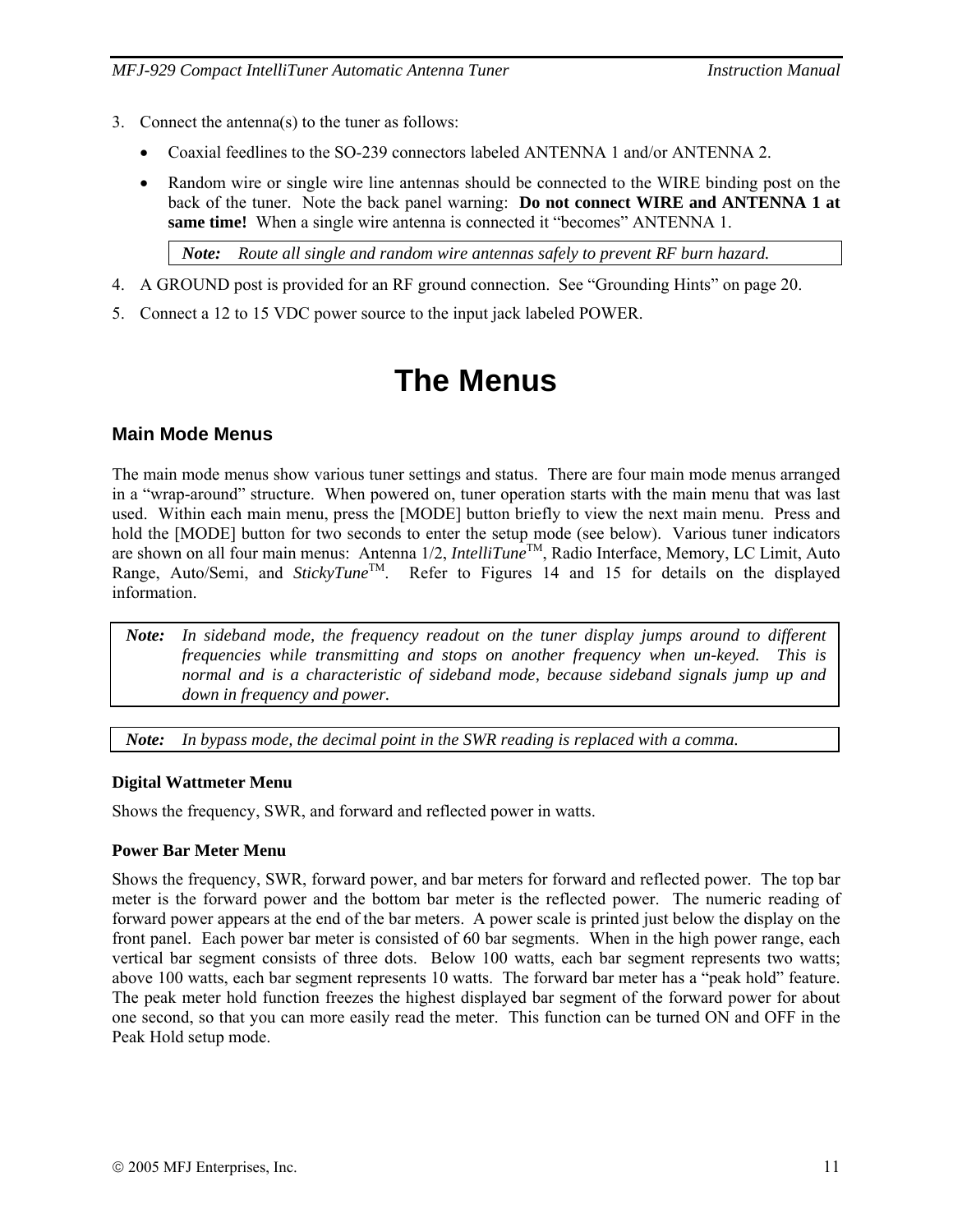For low-power tuning, meter range of 20 watts is available. When in the low power range, divide the readings on the printed power scale by ten and each vertical bar segment consists of two dots. Below 10 watts, each bar segment represents 0.2 watt; above 10 watts, each bar segment represents one watt.

The power meter can be set to auto range. Auto range automatically sets the meter scale according to the input RF power to the tuner. Forward power greater than 20 watts automatically sets the meter to the high power range. Forward power less than 15 watts automatically set the meter to the low power range. When auto range is on, a two-dot vertical segment appears on the on-screen tuner indicator. Refer to Figures 14 and 15 for the on-screen Auto Range indicator.



Figure 12. Power Bar Meter (Low Range).

#### **SWR Bar Meter Menu**

Shows the frequency, SWR, forward power, and SWR bar meter. A SWR scale is printed just below the display on the front panel. The 13-block (36-segment) SWR bar meter indicates SWR of 1.0, 1.1, 1.2, 1.3, 1.4, 1.5, 1.6-1.7, 1.8-2.0, 2.1-2.5, 2.6-3.0, 3.1-5.0, 5.1- 15.0, and 15.1 to infinity. The numeric reading of forward power appears at the end of the bar meter. There is also an audio SWR indicator (see "SWR Beep Menu" section on page 17).





Figure 13. SWR Bar Meter.

#### **L-Network Menu**

Shows the configuration of the L-network matching circuit, SWR, and forward power. The antenna symbol, on the upper left corner, indicates the antenna side of the L-network. The capacitance value is displayed to the left when it is on the antenna side and to the right when it is on the transmitter side. Inductance value is shown in microhenries  $(\mu H)$  and capacitance value in picofarads (pF). The numeric reading of forward power appears at the lower right corner of the display. See "Manual Tuning" on page 18.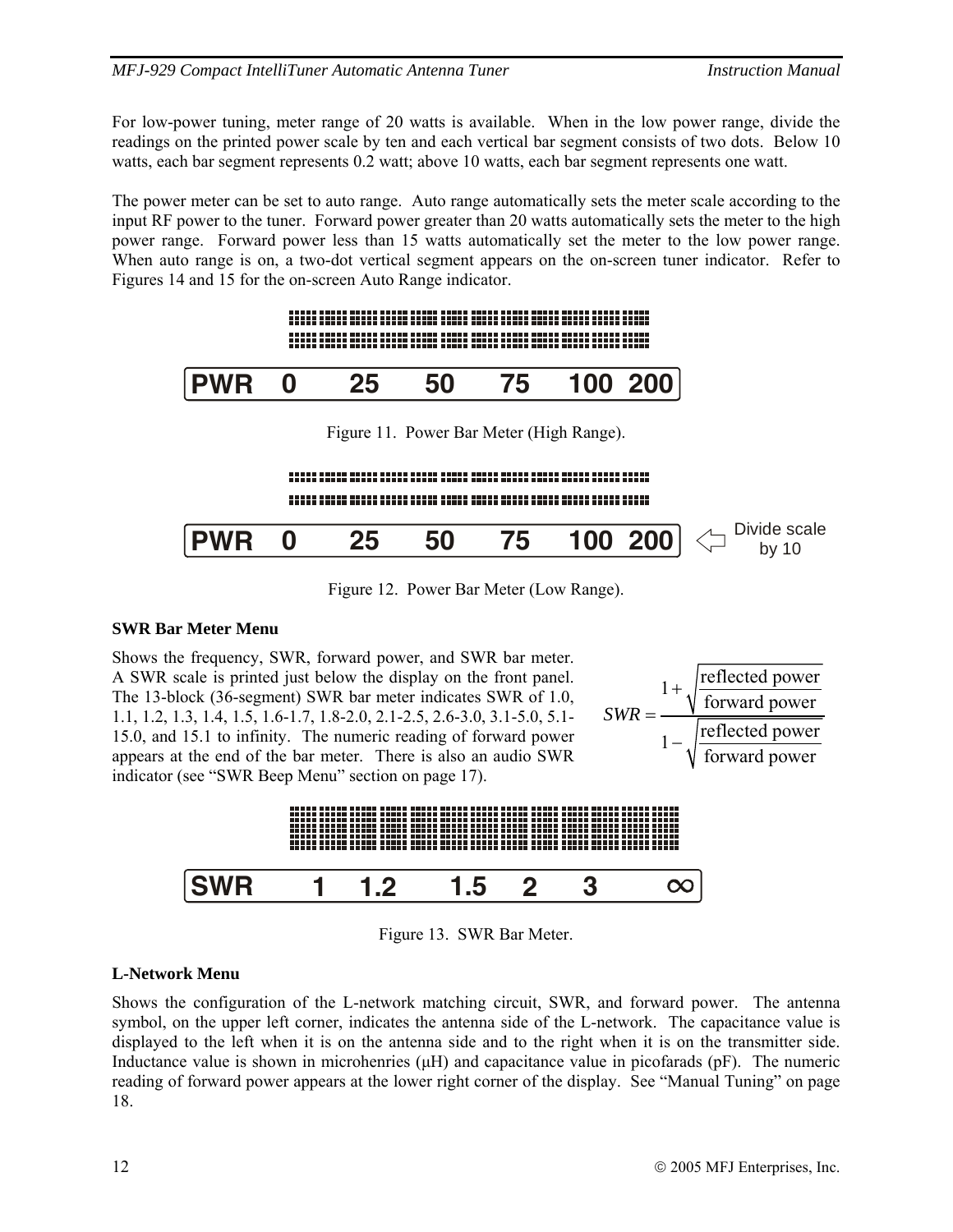

Figure 14. Main Mode Menus Display.

# **Tuner Indicators**

Various tuner indicators are shown on the main menus to indicate tuner status. Refer to Figures 14 and 15 for locations of these indicators. The number enclosed within ( ) is the item number of Figure 15.

- **Antenna:** A small "1" appears to indicate antenna 1 is selected (15); a small "2" appears to indicate antenna 2 is selected (16).
- **Radio Interface:** One dot appears on the left side of the Antenna indicator to indicate the selected radio interface (17-21). Refer to Figure 15 below.
- **IntelliTune:** When *IntelliTune*<sup>TM</sup> is ON, a bar appears on top of the Antenna indicator (22).
- **Memory:** A small "A", "B", "C" or "D" appears to indicator the selected memory bank when Memory is ON (23-26); nothing appears when Memory is OFF.
- **LC Limit:** When LC Limit is OFF, a bar appears on top of the Memory indicator (27).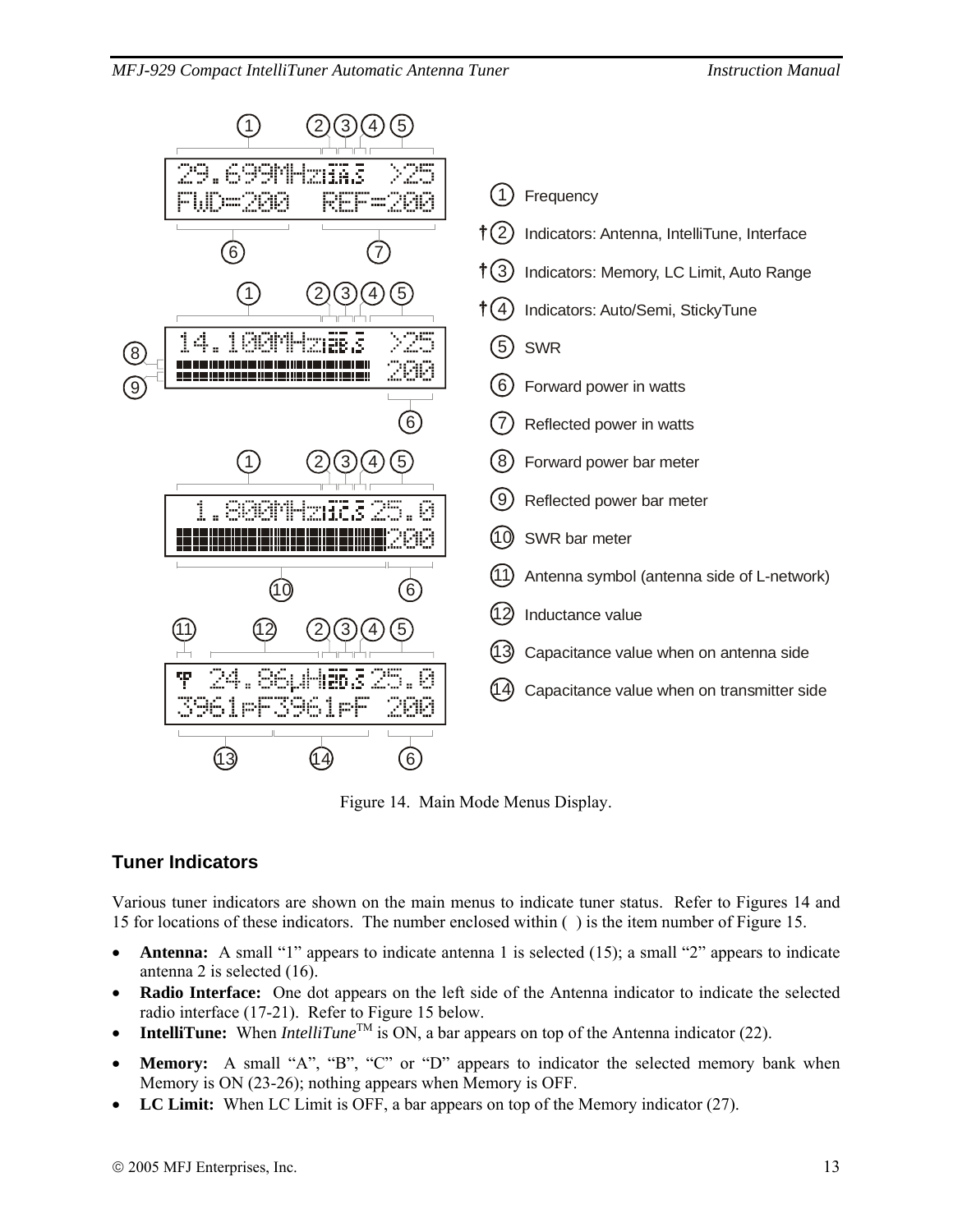#### *MFJ-929 Compact IntelliTuner Automatic Antenna Tuner Instruction Manual*

- **Auto Range:** When Auto Range is ON, a two-dot vertical bar segment appears on the lower left corner of the Memory indicator (28).
- **Auto/Semi:** A small "S" appears to indicate semi-automatic mode (29); nothing appears to indicate automatic mode.
- **StickyTune:** When  $StickyTune^{\text{TM}}$  is ON, a bar appears on top of the Auto/Semi indicator (30).



Figure 15. Tuner Indicators.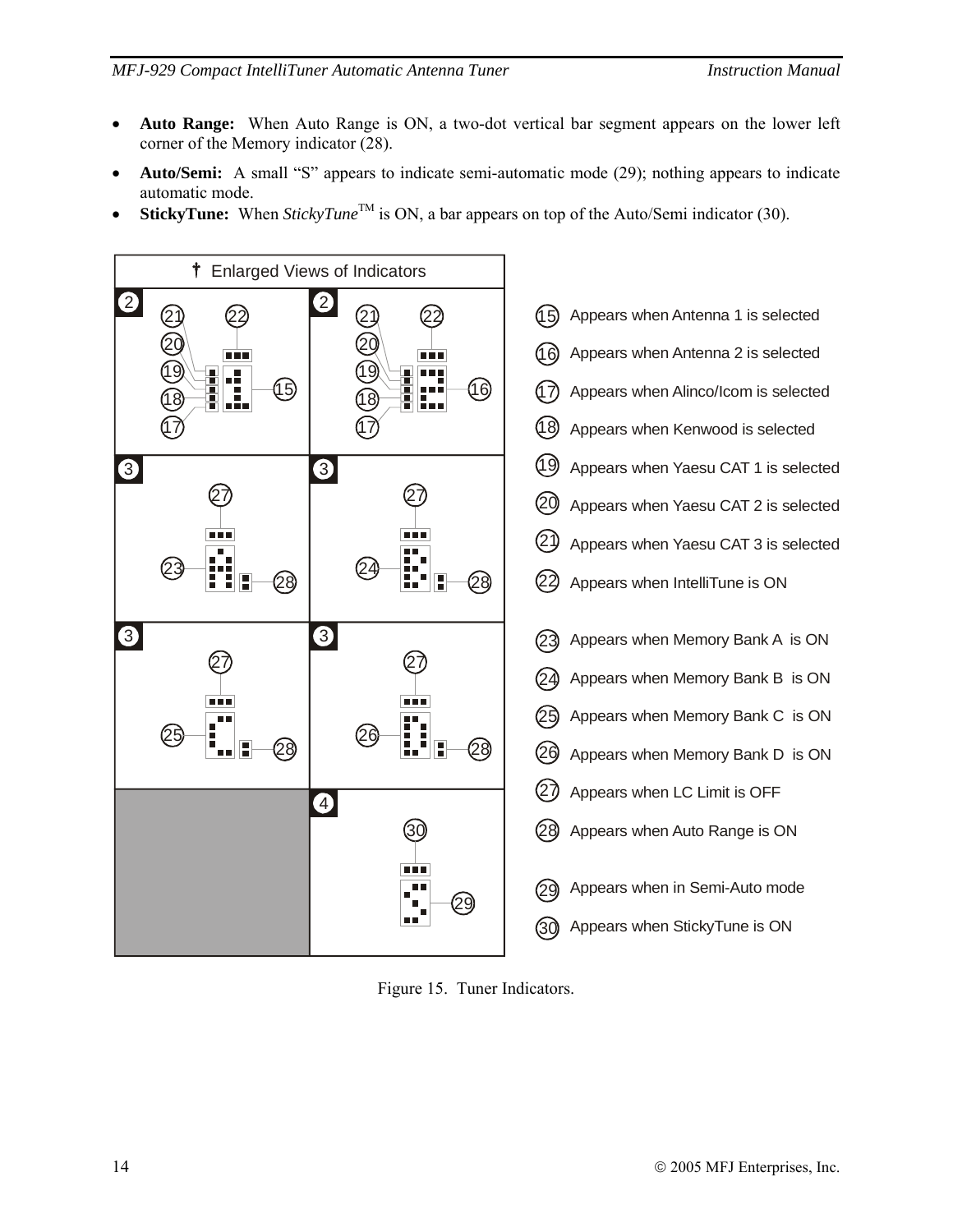#### **Setup Mode Menus**

The setup mode menus allow you to set up how the MFJ-929 works and behaves. There are 11 setup mode menus arranged in a "wrap-around" structure. To access these setup menus, press and hold the [MODE] button for two seconds. The setup menu that will display is the one that was last used. When finished, press the [MODE] button for two seconds to go back to the main mode for normal operation.

The tuner goes into protective bypass mode in the setup mode and restores the matching network after exiting the setup mode. If no button is pressed for more than eight seconds, the tuner automatically exits the setup mode, restores the matching network, and returns to the main mode.

To access the LC Limit setup menu from any setup menu, press and hold the [MODE] button and within two seconds press both [C-UP] and [L-UP] buttons. This difficulty is built-in so the LC Limit is not accidentally disabled. Notice the LC Limit is not saved into non-volatile memory and will revert back to default ON when power is turned off. In addition, the following setup modes are stored separately for antennas 1 and 2: Target SWR, Auto Tune SWR, Meter Range, Peak Hold, Memory, and *IntelliTune*TM.

Within each setup menu:

- Press the [MODE] button briefly to cycle through the setup menus; press and hold the [MODE] button for two seconds to exit the setup mode and go back to the main mode.
- Press the [C-UP] or [L-UP] button to increase or turn on the setting for the current setup menu.
- Press the [C-DN] or [L-DN] button to decrease or turn off the setting for the current setup menu.

#### **Target SWR Menu**

Allows you to set the target SWR from 1.0 to 2.0. The tuning process will stop when a match with an SWR less than or equal to the target SWR is found. Setting the target SWR lower than 1.5 may require longer tuning times. The target SWR is shown on the initial display when the tuner is powered on. Default is 1.5.

#### **Auto Tune SWR Menu**

Allows you to set the SWR threshold in the range 0.5 to 1.5. In the automatic mode, the tuning process will automatically start when the SWR is above the target SWR by this amount of SWR threshold. For example, for target SWR of 1.5 and auto tune SWR of 1.0, the tuning process will start whenever the SWR is above 2.5  $(1.5 + 1.0)$  and there is at least two watts of RF power. Default is 1.0.

#### **Meter Range Menu**

Allows you to select the meter scale range. In the 20 watts (low) range, the meter full scale is 20 watts (divide the power meter scale by 10). In the 200 watts (high) range, the meter full scale is 200 watts. Auto range automatically sets the meter scales according to the input RF power to the tuner. Forward power greater than 20 watts automatically sets the meter to the high power range. Forward power less than 15 watts automatically set the meter to the low power range. Refer to Figures 14 and 15 for the onscreen Auto Range indicator. Default is 200 watts range.

#### **Peak Hold Menu**

When the peak hold function is ON, the highest activated segment of the forward bar meter remains visible for about one second, so that you can more easily read it. When OFF, the meter functions normally. Default is ON.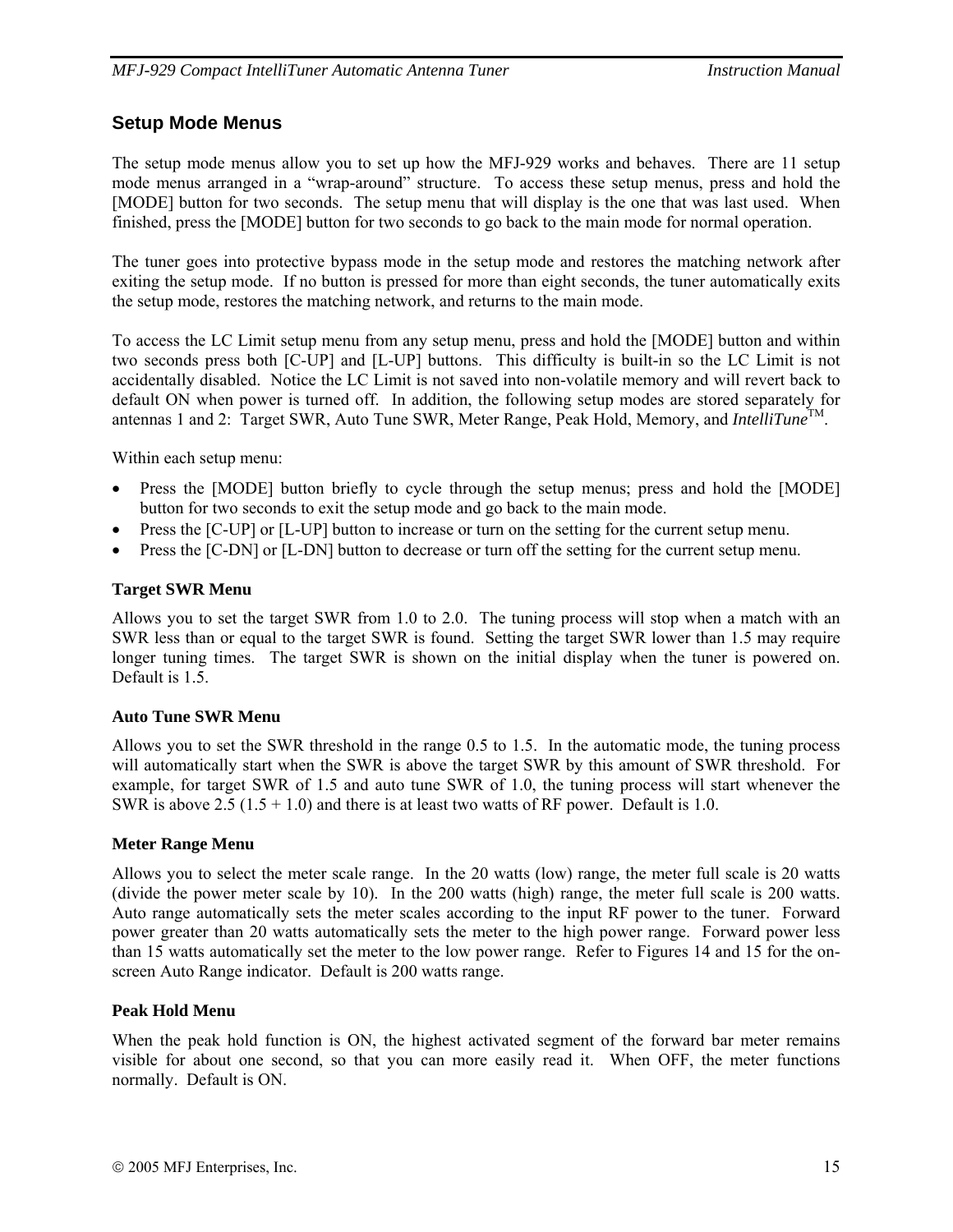#### **Memory Menu**

Turns the antenna memory on and off. The "memory resolution" is the width of frequency spectrum that the tuner recognizes as being the same as a tuned frequency already in memory. The memory resolution is approximately 0.1 percent of the lower frequency of each amateur band. For example, the memory resolution on the 40-meter band (7000 to 7300 kHz) is 7 kHz; if the tuner has memorized a setting for 7050 kHz, it will automatically call up this setting for any frequency from 7047 to 7053 kHz. Memory resolution is smaller at lower frequency to accommodate the higher antenna Q and larger at higher frequency where the antenna Q is lower. The memory resolutions for the HF amateur bands 160 through 10 meters are:

| <b>Meter</b> | <b>Frequency Range (kHz)</b>              | <b>Memory Resolution (kHz)</b> |
|--------------|-------------------------------------------|--------------------------------|
| 160          | $1800 - 2000$                             |                                |
| 75/80        | $3500 - 4000$                             |                                |
| 60           | 5330.5, 5346.5, 5366.5, 5371.5 and 5403.5 | 5 memory locations             |
| 40           | $7000 - 7300$                             |                                |
| 30           | $10100 - 10150$                           | 10                             |
| 20           | $14000 - 14350$                           | 14                             |
| 17           | $18068 - 18168$                           | 18                             |
| 15           | $21000 - 21450$                           | 21                             |
| 12           | $24890 - 24990$                           | 25                             |
|              | $28000 - 29700$                           | 28                             |

Table 1. Memory Resolution.

The memory resolution for non-amateur frequency bands between 160 and 10 meters is approximately 0.2 percent of the lower frequency of each band. There are over 2500 memory locations for each memory bank, and each antenna has four memory banks (A-D). Tuner settings are stored in memory separately for Antenna 1 and Antenna 2 (settings for single-wire antenna are stored as Antenna 1). This provides memory for up to eight different antennas. Refer to Figures 14 and 15 for the on-screen Memory indicator. Defaults are memory banks 1A and 2A ON.

To clear an antenna memory bank, select the antenna memory bank with the [ANT] button, turn off the power to the tuner, then press and hold both [TUNE] and [C-UP] buttons while turning on the power. A DELETE BANK message will appear.

To clear the memory for an antenna (all four banks), select the antenna with the [ANT] button, turn off the power to the tuner, then press and hold both [TUNE] and [ANT] buttons while turning on the power. A DELETE ANTENNA message will appear.

"Total Reset" erases both antenna memories and returns all tuner settings to their factory default states. To achieve this, turn power off, press and hold [TUNE], [C-UP] and [L-UP] buttons while turning on the power. A TOTAL RESET message will appear.

*Note: Pressing [TUNE], [C-DN] and [L-DN] buttons simultaneously overwrites the tuner memory with the current tuner setting; settings with SWR greater than 3.0 will not be stored.* 

#### **IntelliTune Menu**

Turns the *IntelliTune*<sup>TM</sup> tuning algorithm on and off. When the tuner cannot find an appropriate setting in its memory, it begins its calculation function. It measures the complex impedance of the antenna (load) at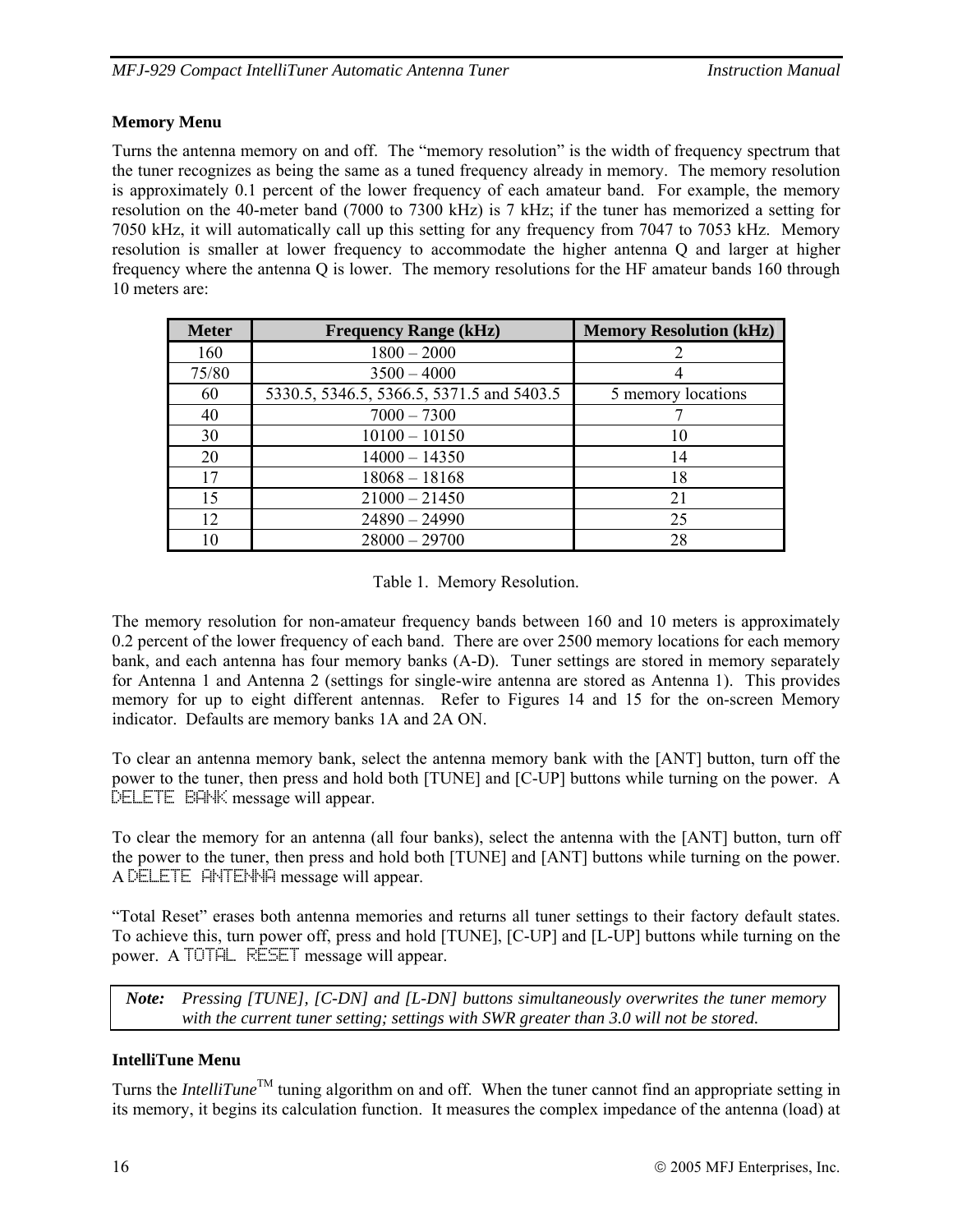the transmitting frequency, then it calculates the L/C components needed for a match. Then it fine-tunes the component values. If for any reason the tuner cannot calculate the load impedance, it proceeds to yet another method of calculation. If for any reason, this function can be turned off. Refer to Figures 14 and 15 for the on-screen *IntelliTune*<sup>TM</sup> indicator. Default is ON.

#### **SWR Beep Menu**

Turns the audio SWR meter on and off. The audio meter is a series of beeps where one beep indicates SWR of 1.5 or less, two beeps indicate SWR of 1.6 to 2.0, three beeps indicate SWR of 2.1 to 2.5, and four beeps indicate SWR of 2.6 to 3.0. For SWR above 3.0, "SWR" (di-di-dit di-dah-dah di-dah-dit) will be sent on CW. This functions independent of the acknowledgement beep setting. Default is OFF.

#### **Beep Menu**

Acknowledgement beep sounds each time a parameter is changed to acknowledge it. This also controls the CW notification of "QRO", "QRP" and "QRT". This function can be turned OFF for silent operation, and this is independent of the SWR beep setting. Default is ON.

#### **Refresh Menu**

When the refresh function is ON, the display is updated while tuning is in progress. Default is OFF.

*Note: Refresh slows tuning progress as it takes time to update the display.* 

#### **Radio Interface Menu**

Selects the radio to be connected to the Radio Interface connector. Select ALINCO/ICOM to interface with radios that are compatible with the Alinco EDX-2 tuner, Icom AH-3 and AH-4 tuners (also for interfacing to the MFJ-5124). Select KENWOOD to interface with radios that are compatible with Kenwood AT-300 tuner. Select YHESU FT-100 to interface with Yaesu FT-100; select YHESU FT-817, 5,9 to interface with Yaesu FT-817, FT-857 or FT-897; select YAESU FT-847 to interface with Yaesu FT-847. If no connection is connected to the Radio Interface connector, select NONE to disable the interface. See "Radio Interface" section on pages 7 to 9 for more information. Default is NONE.

*Note: If the wrong interface is selected and the* TURN ON RADIO *message does not go away, disable the interface by pressing and holding both [TUNE] and [MODE] while turning on the power. The tuner will respond with two beeps. Then select the correct interface.* 

#### **LC Limit Menu**

The upper limits of inductance (L) and capacitance (C) are factory-limited according to frequency and maximum power rating; i.e., higher frequencies need less inductance and less capacitance when the Lnetwork is properly tuned. Pressing [C-UP] and/or [L-UP] allows capacitance and inductance to be increased only to these limits. When a selected capacitance or inductance is higher than its allowed limit, and the frequency is changed, that selection is automatically reduced to the value of its limit. These limits are used to prevent matching of extreme load impedance outside the tuner's specification, which may result in excess voltage and/or current across the tuner's components. This setting is not stored in nonvolatile memory and reverts back to the default when the tuner power is turned off. Refer to Figures 14 and 15 for the on-screen LC Limit indicator. Default is ON.

*WARNING:* **LC Limit is a safety precaution; the tuner is in danger of being damaged if this function is turned off.**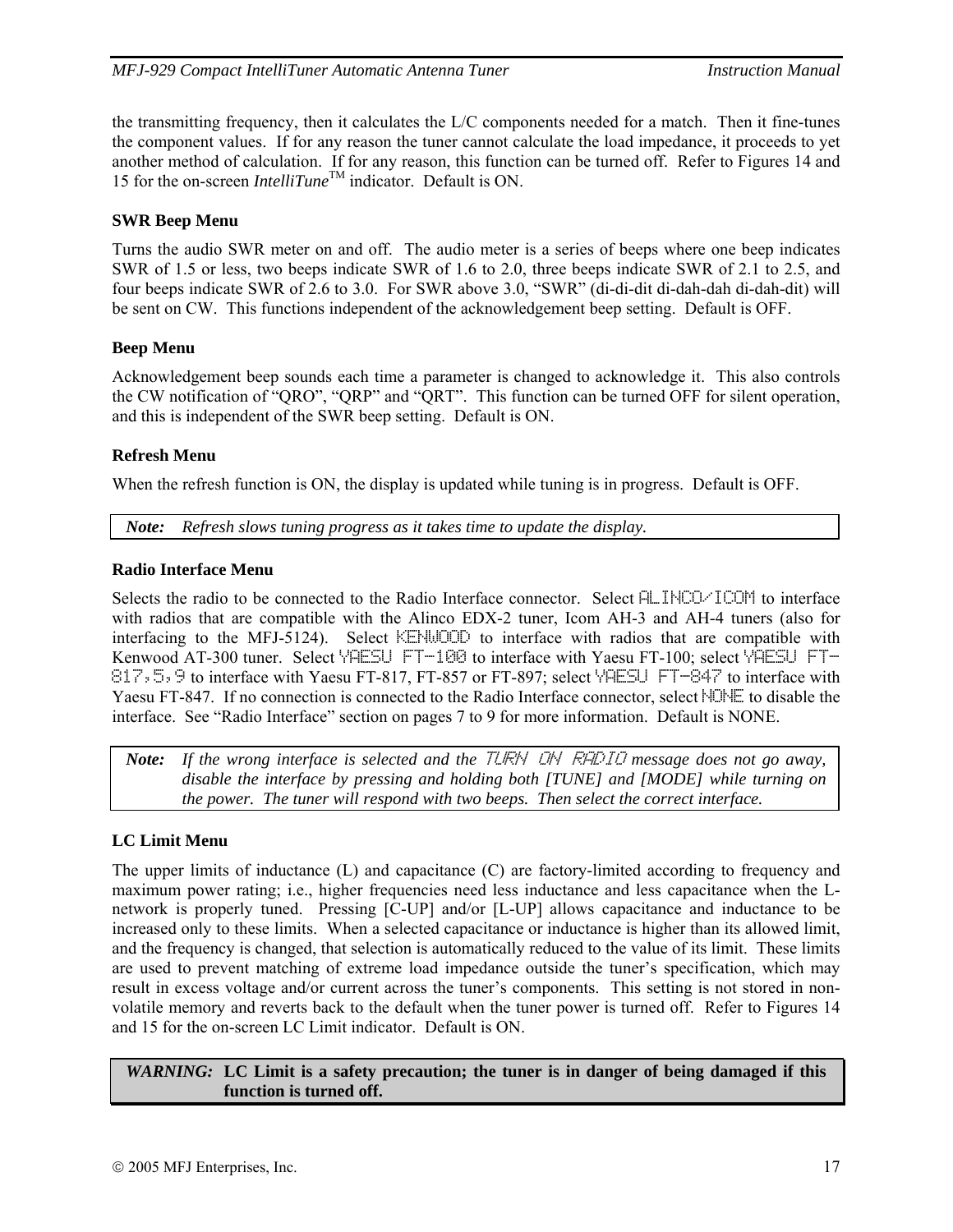# **Operation**

# **Manual Tuning**

In certain cases the operator may wish to "touch up" the tuner's settings. For example, if the target SWR is set at the default of 1.5, the tuner will stop when a match of 1.5 is found. In all cases, manual tuning gives the user control of the tuner if desired, and the L-Network menu provides a picture of the matching network configuration. Manual tuning is accomplished by using the [C-UP], [C-DN], [L-UP], and [L-DN] buttons. Since it is not known if more or less capacitance (or inductance) is needed, manual tuning must be by trial-and-error. Press [C-UP] one time, and the reflected power will indicate if [C-UP] was the right "direction." If it was, press [C-UP] again and observe reflected power. If not, press [C-DN] twice (once to return to the original setting of C, and once for one click past it).

Manual tuning of inductance is similarly accomplished, using [L-UP] and [L-DN]. Since the capacitance and inductance are interdependent, some back-and-forth between the two may be needed, just as in a conventional tuner with knobs. Once you are familiar with this process, you will learn how to match certain antennas and frequencies.

Pressing [C-UP] and [C-DN] buttons simultaneously moves the capacitance back and forth from one side of the inductance to the other. The L-Network menu displays the capacitance on the left to indicate that the capacitance is on the antenna side (corresponding with the rear panel configuration of connectors); the capacitance value moves to the right side of the display when the capacitance is on the transmitter side of the inductance. A general rule of thumb is that loads with impedance higher than 50 ohms call for the capacitance on the antenna side; loads with impedance lower than 50 ohms call for the capacitance on the transmitter side.

Pressing [C-DN] and [L-DN] simultaneously or pressing [TUNE] quickly places the tuner in bypass mode; i.e. zero inductance and zero capacitance. RF from the transmitter goes directly to the antenna with no matching. One beep indicates changing to bypass mode. Also, the decimal point in the SWR reading is replaced with a comma.

Pressing [TUNE] and [ANT] simultaneously toggles between automatic or semi-automatic tuning mode. In automatic mode, the tuning routine is automatically started when at least two watts of power is applied and the SWR is a preset amount above the preset target SWR. In semi-automatic mode, the tuning routine starts only when the [TUNE] button is pressed. The Auto/Semi indicator on the main display indicates the selected mode.

Pressing [TUNE], [C-DN] and [L-DN] simultaneously overwrites the tuner memory with the current tuner setting; settings with SWR greater than 3.0 will not be stored. One beep indicates memory overwrite.

# **Morse Code and Beeps**

If not enough power is applied for tuning (less than two watts), the display will flash INCREASE POWER three times and "QRO" (dah-dah-di-dah di-dah-dit dah-dah-dah) will be sent on CW. Increasing the input power above two watts ends this message.

When input power is too high, the tuner enters a self-protection mode. The tuner will not allow any of its relays to change. This feature is to prevent damage to your tuner.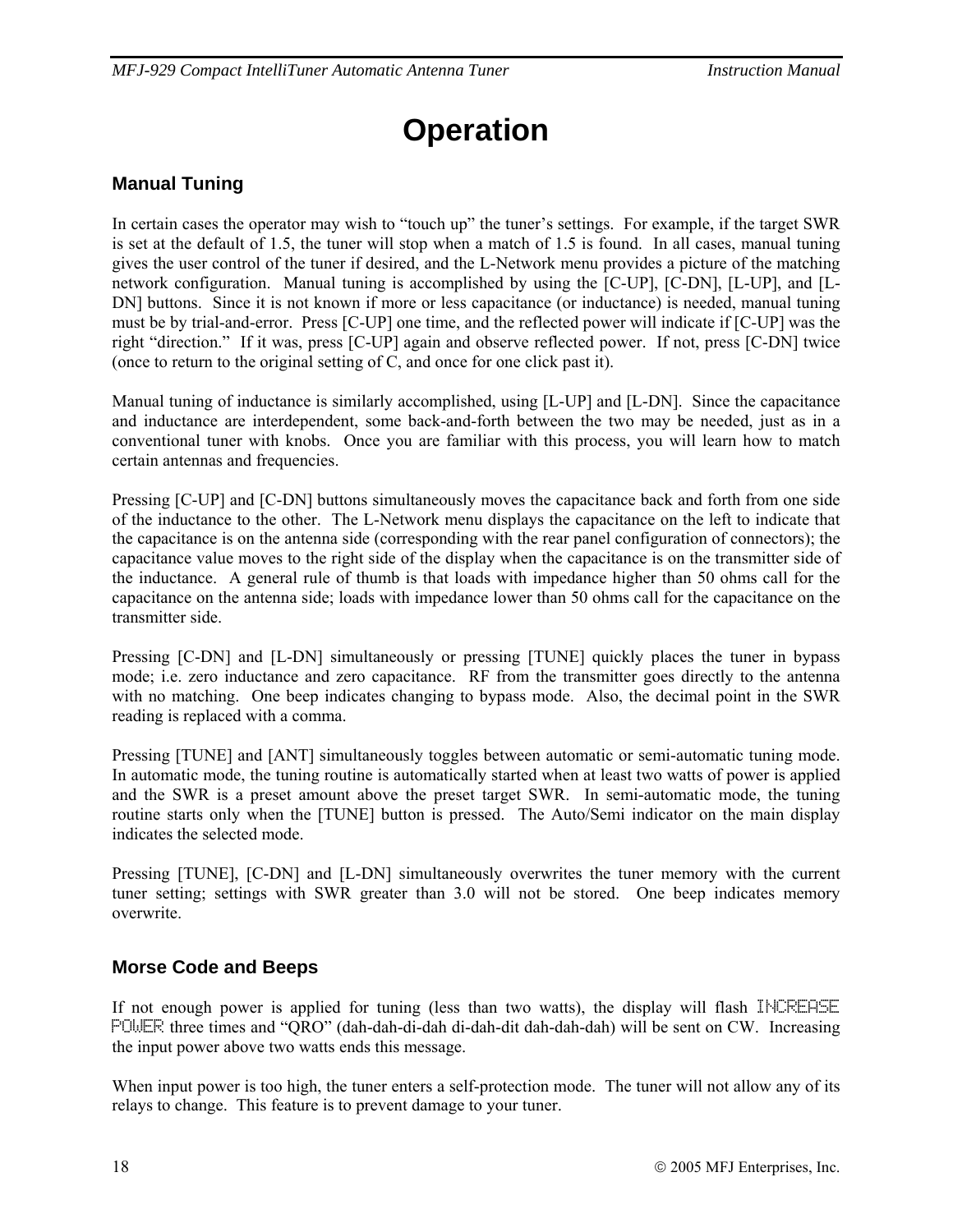If too much power is applied when tuning, the tuner will cease the tuning routine, flash DECREASE POWER three times and send "QRP" (dah-dah-di-dah di-dah-dit di-dah-dah-dit) on CW. This occurs when the forward power exceeds 75 watts and the SWR is greater than 3.0, or when the forward power exceeds 125 watts regardless of the SWR.

If more than 200 watts is applied to the tuner, the tuner will go into bypass mode, flash  $\Box\Box\Box\Box\Box$  three times and send "QRT" (dah-dah-di-dah di-dah-dit dah) on CW.

If the tuning process is activated under these conditions, the tuner will not start the tuning. It will display a warning message on the LCD and send the appropriate code on CW. The following table shows the various tuner beeps:

| <b>Function</b>                                     | <b>Indicates By</b><br><b>One Beep</b>        |                                                | <b>Indicates By</b><br><b>Two Beeps</b> |                         |                                                 | <b>By Pressing</b>             |                                          |
|-----------------------------------------------------|-----------------------------------------------|------------------------------------------------|-----------------------------------------|-------------------------|-------------------------------------------------|--------------------------------|------------------------------------------|
| Antenna                                             |                                               |                                                |                                         |                         | 2                                               |                                | $[ANT] < 1$ second                       |
| Memory Bank                                         | Bank A<br>$(1 \text{keep})$                   | Bank B<br>$(2 \text{beeps})$                   |                                         | Bank C<br>$(3 \text{្)$ | Bank D<br>$(4 \text{ keeps})$                   | Off<br>$(5 \text{្)$           | $[ANT] > 1$ second                       |
| <b>Bypass Toggle</b>                                |                                               | <b>Bypass Mode</b><br>$(L = 0$ and $C = 0$ )   |                                         |                         | Restore Last L/C Setting                        |                                | $[TUNE] < 0.5$ second<br>$[C-DN]+[L-DN]$ |
| <b>Tuned SWR</b>                                    | <b>SWR</b><br>$\leq 1.5$<br>$(1 \text{keep})$ | <b>SWR</b><br>$\leq 2.0$<br>$(2 \text{beeps})$ | $\leq 2.5$                              | <b>SWR</b><br>(3 beeps) | <b>SWR</b><br>$\leq 3.0$<br>$(4 \text{ keeps})$ | <b>SWR</b><br>> 3.0<br>("SWR") | [TUNE] for<br>0.5 to 2 seconds           |
| StickyTune                                          | On                                            |                                                | Off                                     |                         |                                                 | $[TUNE] > 2$ seconds           |                                          |
| Manual L/C<br>Adjustment                            |                                               | L/C at Lower Limit                             |                                         |                         | L/C at Upper Limit                              |                                | $[C-DN]$ or $[L-DN]$<br>[C-UP] or [L-UP] |
| Capacitors                                          | Switch to<br>Antenna Side                     |                                                | Switch to<br><b>Transmitter Side</b>    |                         |                                                 | $[C-UP] + [C-DN]$              |                                          |
| Tuning Mode                                         |                                               | Automatic                                      |                                         |                         | Semi-Automatic                                  |                                | $[TUNE] + [ANT]$                         |
| Memory Overwrite                                    |                                               | X                                              |                                         |                         |                                                 |                                | $[TUNE] + [C-DN] + [L-DN]$               |
| Disable Radio<br>Interface                          |                                               |                                                |                                         |                         | X                                               |                                | $[TUNE] + [MODE]$<br>$+$ [POWER]         |
| Delete<br>Confirmation?                             |                                               | Yes                                            |                                         |                         | N <sub>0</sub>                                  |                                | [C-DN] for YES                           |
| DELETE<br>BANK<br>DELETE.<br>ANTENNA<br>TOTAL RESET |                                               | DELETED<br><sub>or</sub><br><b>RESET</b>       |                                         |                         | CANCEL                                          |                                | <sub>or</sub><br>[L-DN] for NO           |

# **Foldback Circuit**

Modern transceivers with solid-state finals usually have a foldback circuit to protect the final transistors from high SWR, which can damage or destroy them. A foldback circuit detects the SWR during transmit and reduces the output power as the SWR rises above a preset threshold, usually 2:1. The higher the SWR the lower the power is set to prevent damage.

If your transceiver has a foldback circuit, you can simply key down and tune at any power level from 2 to 100 watts. If your transceiver does not have a foldback circuit, you must manually set the power level to 20 watts or less for tuning. At higher power levels, the reflected power occurred during tuning can damage your transceiver and causes component arcing which can damage the relays in the tuner. Check your transceiver owner's manual to see if yours has a foldback circuit.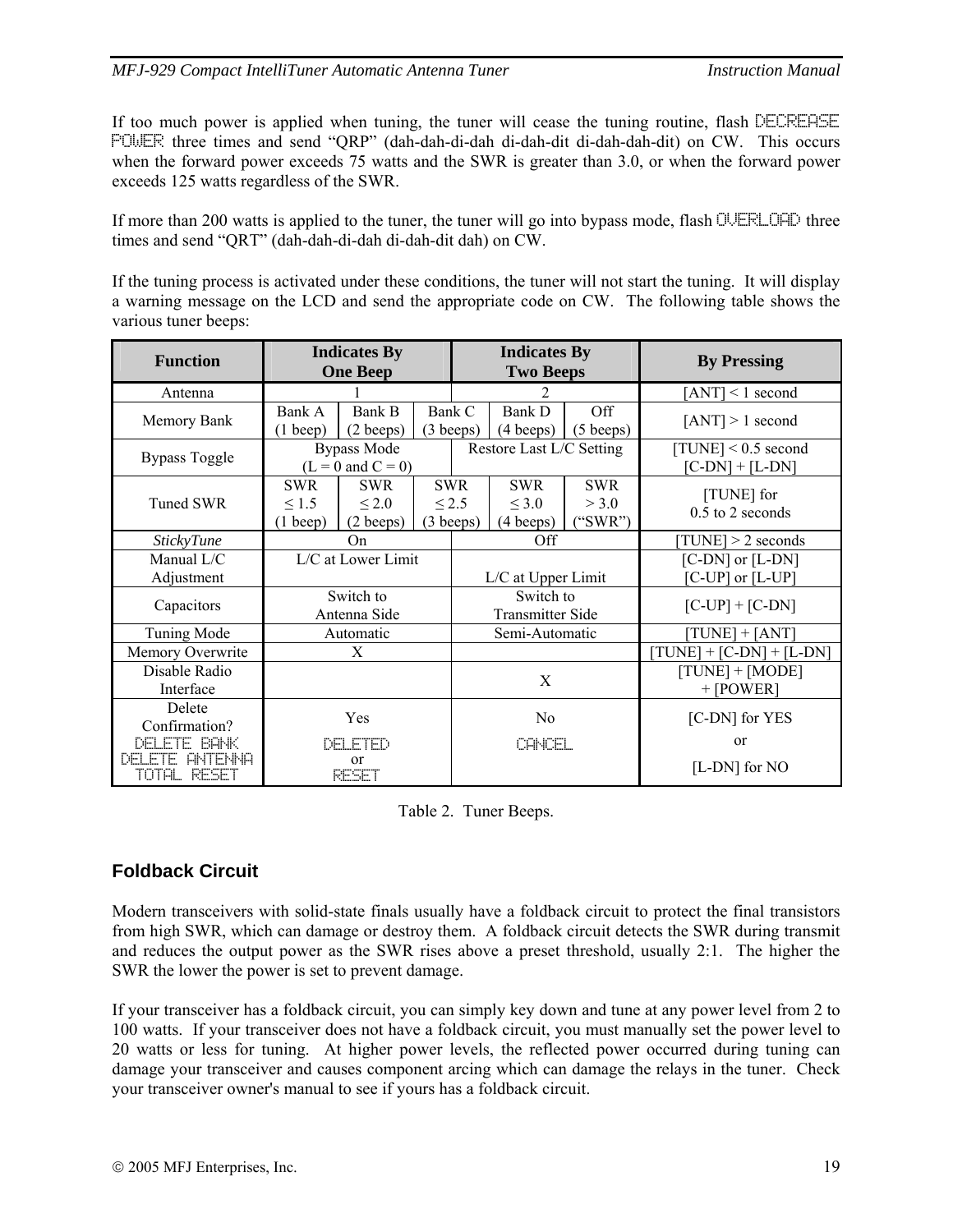## **Grounding Hints**

To minimize RFI, single wire feedlines (such as used with Windom or longwire antennas) should be kept away from other wiring. Radiation will be minimized if the single wire feeder runs parallel and reasonably close to the wire that connects the tuner to the outdoor ground. The antenna feed wire should be adequately insulated to prevent arcing or accidental contact.

### *CAUTION*

**For operator safety, a good outside earth ground or water pipe ground should always be installed and connected to the case of the MFJ-929. Make certain the safety ground also connects to the transmitter and other station accessories. A wing-nut post marked GROUND is provided for ground connections.** 

For safety, please use good DC and RF grounds. It is particularly important to have a good RF ground when using a single wire feeder. When using a single wire feeder, the tuner needs something to "push" against in order to force current into the single wire feedline. If a good RF ground is not available, RF will usually find its way back into the power line (RFI), transmitter audio circuits (RF feedback), or the operator (RF burns).

Metal water pipes and ground rods provide good DC and AC safety grounds, but they are often inadequate for RF grounding because they are single conductors. Ground rods by themselves are almost useless for dependable RF grounding.

RF grounds work much better when "spread out" over a large area, especially when they employ multiple connections directly to the equipment ground point. Metal water pipes, heating ducts, and fences may work (especially if they are connected together with multiple wires), but the best RF grounds are radial systems or multi-wire counterpoises. Radials and counterpoises provide large, low resistance surfaces for RF energy.

RF and lightning travel on the surface of conductors. Braided or woven conductors have high surface resistance to lightning and RF. Ground leads for RF and lightning should have wide smooth surfaces. Avoid the use of woven or braided conductors in RF and lightning grounds unless the lead needs to be flexible.

# **Antenna System Hints**

#### **Location**

For the best performance, an end-fed longwire wire antenna should be at least one quarter-wavelength long at the operating frequency. Horizontal dipole antennas should be at least a half-wavelength long and located as high and clear as possible. While good RF grounds help the signal in almost any transmitting installation, it is extremely important to have good RF grounds with long wire or other Marconi-style antennas.

#### **Matching Problems**

Most matching problems occur when the antenna system presents an extremely high impedance to the tuner. When the antenna impedance is much lower than the feedline impedance, an *odd quarter-*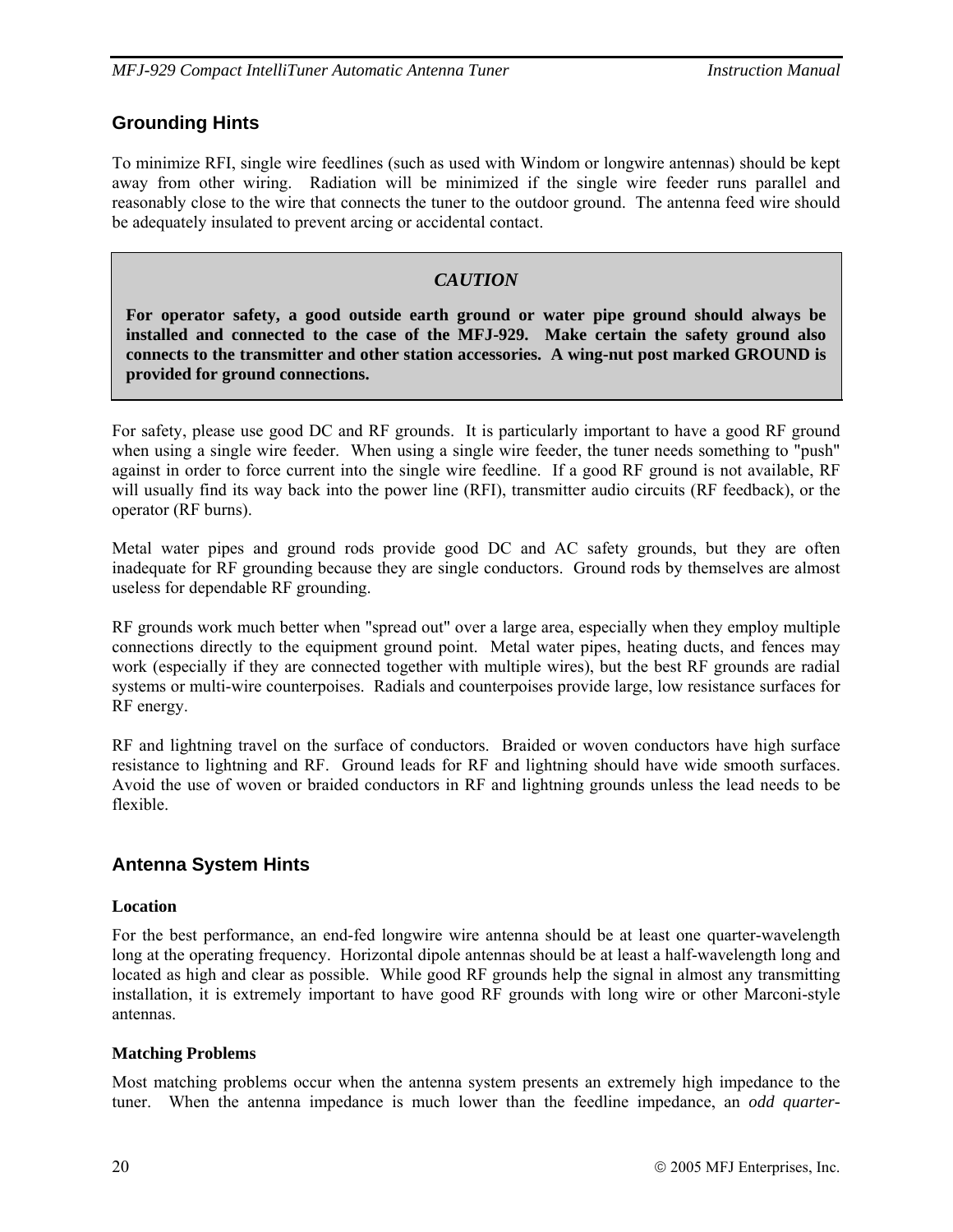*wavelength* feedline converts the low antenna impedance to a very high impedance at the tuner. A similar problem occurs if the antenna has an extremely high impedance and the transmission line is a multiple of a half-wavelength. The half-wavelength line *repeats* the very high antenna impedance at the tuner. Incorrect feedline and antenna lengths can make an otherwise perfect antenna system very difficult or impossible to tune.

One example where this problem occurs is on 80 meters when an odd quarter-wave (60 to 70 feet) open wire line is used to feed a half-wave (100 to 140 feet) dipole. The odd quarter-wave line transforms the dipole's low impedance to over three thousand ohms at the tuner. This is because the mismatched feedline is an *odd multiple* of 1/4 wavelength long. The line *inverts* (or teeter-totters) the antenna impedance.

A problem also occurs on 40 meters with this same antenna example. The feedline is now a multiple of a half-wave (60 to 70 feet) and connects to a full-wave high impedance antenna (100 to 140 feet). The halfwave line repeats the high antenna impedance at the tuner. The antenna system looks like several thousand ohms at the tuner on 40 meters.

This places enormous strain on the balun and the insulation in the tuner, since voltages can reach several thousand volts. This can cause component arcing and heating.

The following suggestions will reduce the difficulty in matching an antenna with a tuner:

- Never center feed a half-wave multi-band antenna with a high impedance feedline that is close to an odd multiple of a quarter-wave long.
- Never center feed a full-wave antenna with a feedline close to a multiple of a half-wave long.
- If this tuner will not "tune" a multi-band antenna, add or subtract 1/8 wave of feedline (for the band that won't tune) and try again.
- Never try to load a G5RV or center fed dipole on a band below the half-wave design frequency. If you want to operate an 80-meter antenna on 160 meters, feed either or both conductors as a longwire against the station ground.

To avoid problems matching or feeding any dipole antenna with high impedance open wire lines, keep the lines around these lengths. [The *worst possible* line lengths are shown in brackets]:

| 160 meters dipole: | 35-60, 170-195 or 210-235 feet        | [Avoid 130, 260 ft]        |
|--------------------|---------------------------------------|----------------------------|
| 80 meters dipole:  | 34-40, 90-102 or 160-172 feet         | [Avoid 66, 135, 190 ft]    |
| 40 meters dipole:  | 42-52, 73-83, 112-123 or 145-155 feet | [Avoid 32, 64, 96, 128 ft] |

Some slight trimming or adding of feedline may be necessary to accommodate the higher bands.

#### *WARNING*

**To avoid problems, a dipole antenna should be a full half-wave on the lowest band. On 160 meters, an 80 or 40 meters antenna fed the normal way will be extremely reactive, with only a few ohms of feedpoint resistance. Trying to load an 80 meters half-wave dipole (or shorter) antenna on 160 meters can be a disaster for both your signal and the tuner. The best way to operate 160 meters with an 80 or 40 meters antenna is to load either or both feedline wires (in parallel) as a longwire. The antenna will act like a "T" antenna worked against station ground.**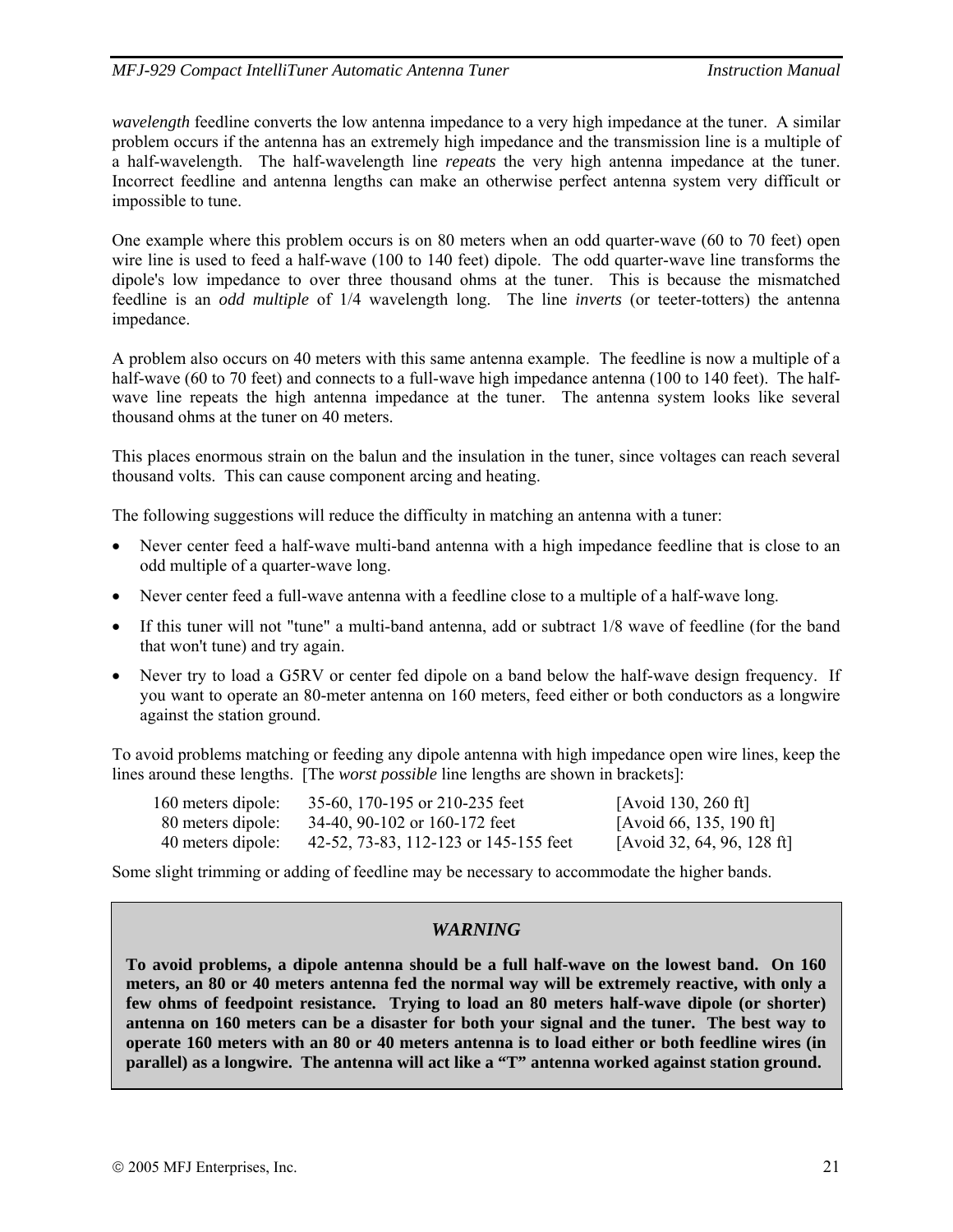# **Appendices**





#### **Resetting the Tuner**

Each time the tuner is powered off, the microprocessor saves all memories and configurations to nonvolatile memory ready to be used the next time the unit is turned on again. If the tuner is not working properly, even on initial power on, try resetting to the factory defaults.

#### **Factory Defaults**

The unit is shipped with the following default settings:

| Main Menu<br>Setup Menu                                                                 | Digital Wattmeter<br><b>Target SWR</b>                                                  |                            |
|-----------------------------------------------------------------------------------------|-----------------------------------------------------------------------------------------|----------------------------|
| Inductance<br>Capacitance                                                               | $0 \mu H$<br>0 pF on antenna side                                                       |                            |
| Antenna<br>Tuning Mode                                                                  | Automatic                                                                               | ÷                          |
| <b>Target SWR</b><br>Auto Tune SWR<br>Meter Range<br>Peak Hold<br>Memory<br>IntelliTune | 1.5<br>1.0 above target SWR<br>200 watts (high range)<br>on<br>Banks 1A and 2A on<br>on | ÷<br>÷<br>÷<br>÷<br>÷<br>÷ |
| <b>SWR</b> Beep                                                                         | off                                                                                     |                            |
|                                                                                         |                                                                                         |                            |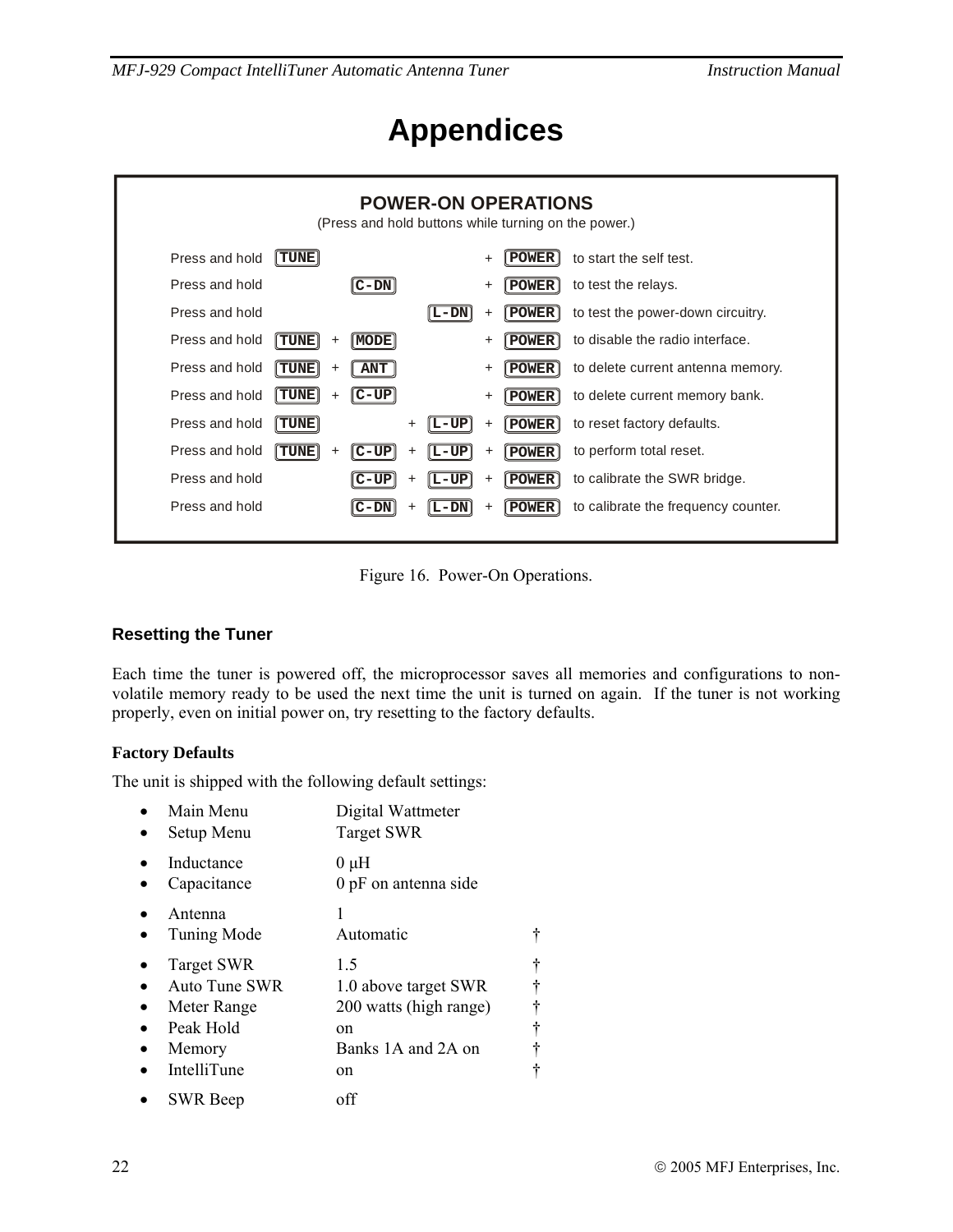- Beep on
- Refresh off
- Radio Interface none
- † These settings are stored separately for antennas 1 and 2.

*Note: Resetting to factory defaults does not erase the antenna memories.* 

To reset the tuner to these defaults:

- 1. Turn off the power to the tuner.
- 2. Press and hold *both* the [TUNE] and [L-UP] buttons while turning the power on.
- 3. Release the buttons when DEFAULTS RESET appears on the display.
- 4. Resume with normal operation.

#### *WARNING:* **If the MFJ-929 is behaving weirdly or acting erratic, try resetting the tuner to factory defaults.**

#### **Disable Radio Interface**

If the wrong radio interface is selected and the TURN ON RADIO message does not go away, disable the interface by pressing and holding *both* [TUNE] and [MODE] buttons while turning the power on. The tuner will respond with two beeps. Then enter the setup mode to select the correct radio interface.

#### **Delete Entire Antenna Memory**

To delete an entire antenna memory (all four banks), select Antenna 1 or Antenna 2 with the [ANT] button that you want to delete. Turn off power to the tuner, and then press and hold *both* the [TUNE] and [ANT] buttons while turning the power back on. A confirmation message DELETE ANTENNA will display. Press the YES [C-DN] button to delete the antenna memory (a progress bar and DELETED will display), or press the NO [L-DN] button to cancel (CHNCEL will display). Release the button to resume normal operation. Remember that the selected antenna memory will be lost!

#### **Delete Antenna Memory Bank**

To delete an antenna memory bank, select Antenna 1 or Antenna 2 and the antenna memory bank with the [ANT] button that you want to delete. Turn off power to the tuner, and then press and hold *both* the [TUNE] and  $[{\rm C-UP}]$  buttons while turning the power back on. A confirmation message DELETE BANK will display. Press the YES [C-DN] button to delete the antenna memory (a progress bar and DELETED will display), or press the NO [L-DN] button to cancel (CANCEL will display). Release the button to resume normal operation. Remember that the selected antenna memory bank will be lost!

#### **Total Reset**

To erase *both* antenna memories and reset to factory defaults, press and hold down the [TUNE], [C-UP] and [L-UP] buttons while turning the power on. A confirmation message TOTAL RESET will display. Press the YES [C-DN] button to delete both antenna memories and reset factory defaults (a progress bar and RESET will display), or press the NO [L-DN] button to cancel (CANCEL will display). Release the button to resume normal operation. Remember that both antenna memories will be lost!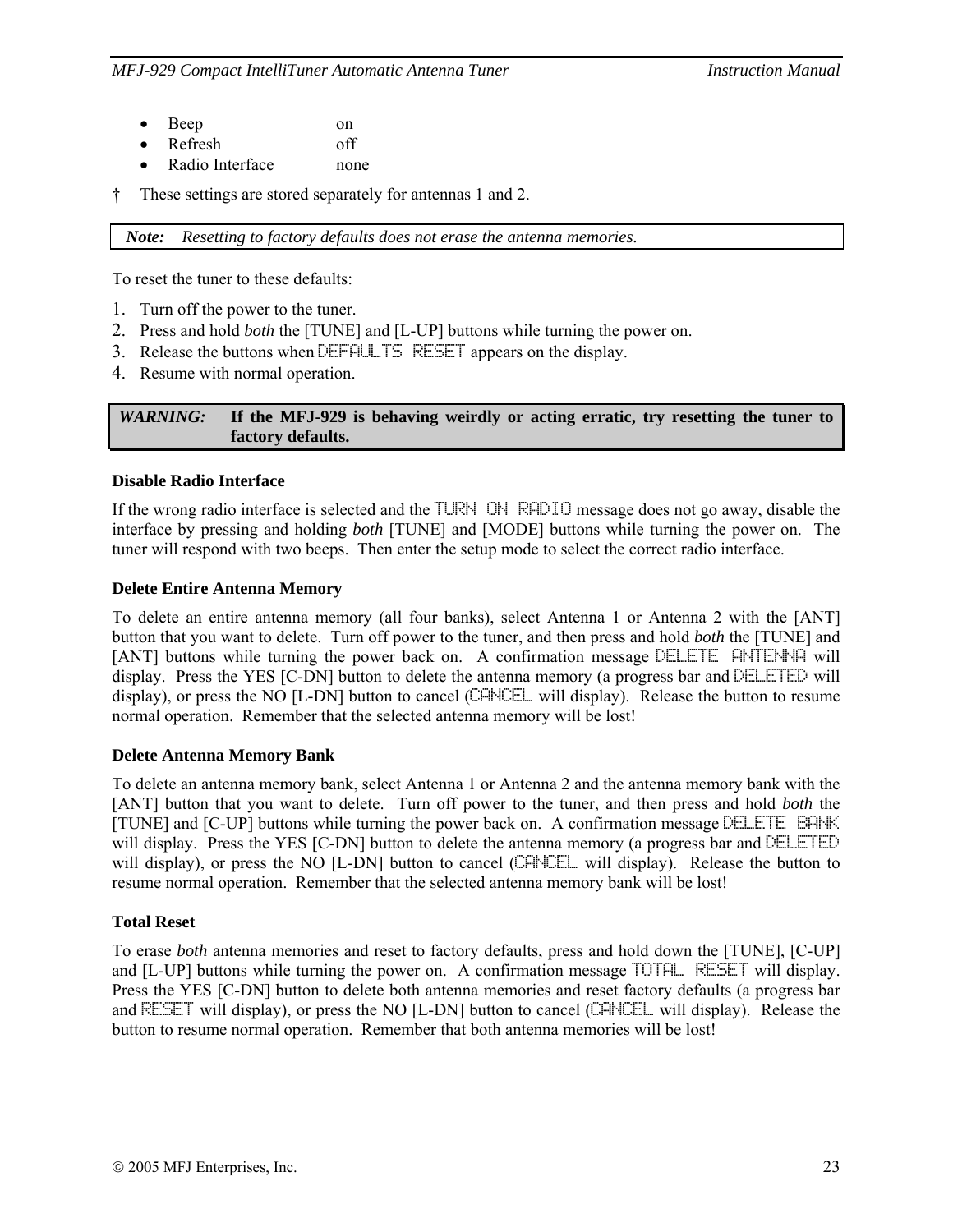## **Self Test**

A self-test routine will check the functions of the MFJ-929. This routine checks the display, the frontpanel buttons, the internal memory, the audio circuitry, and the power-down circuitry. During the selftest, you may stop the test by turning off the unit; however, this should NOT be done during the memory test or the memory could be corrupted. The self-test can be completed in approximately 30 seconds.

*Note: Performing the self-test will reset the unit to its factory default settings.* 

Here is the self-test procedure:

- 1. Turn off the power to the tuner.
- 2. Unplug the radio interface cable, if one is connected, from the tuner.
- 3. Press and hold *only* the [TUNE] button while turning the power on.
- 4. The test begins by displaying a copyright message and firmware version number, such as COPYRIGHT (c) 2005-20YY MFJ ENTERPRISES, INC. VERSION YYWW. This is the test of the display. Release the [TUNE] button before the message completes. To skip this copyright message, press [C-DN] button.
- 5. You will be prompted to press each of the front-panel buttons.
- 6. The unit then tests its non-volatile memory. Notice this step will reset the unit to its factory default settings.
- 7. If the unit is okay, a repetitive message PASS will be displayed and sent as Morse code (di-dah-dahdit di-dah di-di-dit di-di-dit). If there is a problem, a failure message will be displayed and sent repetitively.
- 8. Once you have confirmed that the audio is okay, turn the unit off.
- 9. Turn the unit on again to test the power-down detection circuitry.
- 10. If the power-down detection circuitry is okay, a repetitive message PASS will be displayed and sent as Morse code (di-dah-dah-dit di-dah di-di-dit di-di-dit). If there is a problem, message PD FAIL will be displayed and sent as Morse code repetitively.
- 11. Turn the power off.

| <b>Failure</b><br><b>Message</b> | <b>Indicates</b>                                       |
|----------------------------------|--------------------------------------------------------|
| ΩЫΤ<br>FAIL                      | [ANT] button is shorted or improperly connected.       |
| MODE.<br>FAIL                    | [MODE] button is shorted or improperly connected.      |
| C-UP FAIL                        | [C-UP] button is shorted or improperly connected.      |
| <b>FAIL</b><br>C-DN              | [C-DN] button is shorted or improperly connected.      |
| FAIL.<br>$1 - UP$                | [L-UP] button is shorted or improperly connected.      |
| $\overline{FQ}IL$<br>t –na       | [L-DN] button is shorted or improperly connected.      |
| TUNE.<br>FATI.                   | [TUNE] button is shorted or improperly connected.      |
| FAIL<br>MEMORY                   | Non-volatile memory circuitry is improperly connected. |
| <b>MAKEUP</b><br>FAIL            | Microprocessor wakeup circuitry problem.               |
| PD.                              | Power-down circuitry problem.                          |

Table 3. Failure Messages.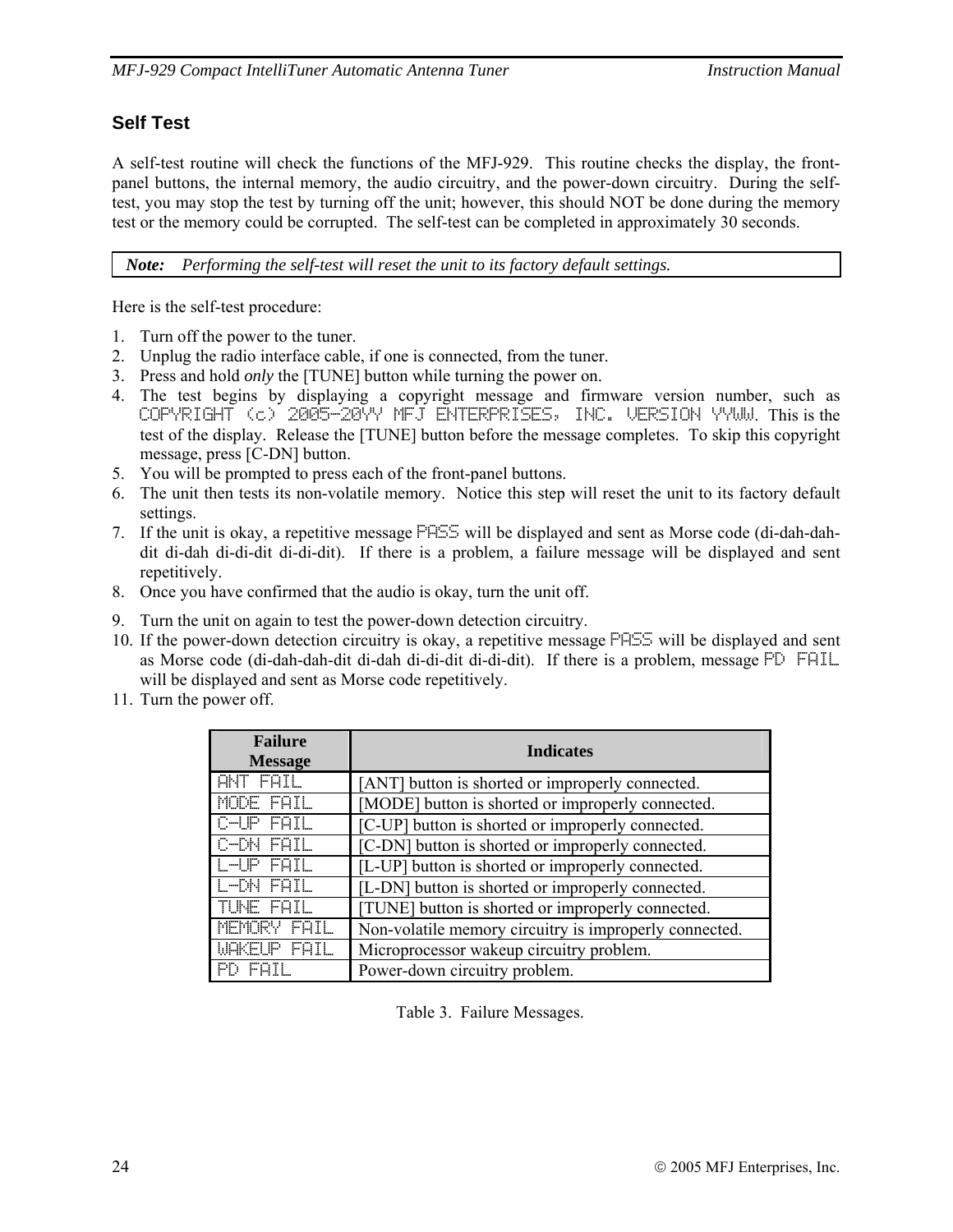# **Power-Down Circuit Test**

When the 12 VDC power to the tuner is turned off, the tuner saves all settings to non-volatile memory. The Power-Down Circuit Test checks the power down detection circuitry. It is recommended that this test be done immediately after the regular self-test described above.

*Note: The tuner must be reset to factory defaults before performing this test.* 

Here is the test procedure:

- 1. Make sure power to the tuner is off.
- 2. If the tuner has been reset to factory defaults, skip to step 6; otherwise continue with step 3.
- 3. Press and hold *both* the [TUNE] and [L-UP] buttons while turning the power on.
- 4. Release the buttons when DEFAULTS RESET appears on the display.
- 5. Turn the power off.
- 6. Press and hold *only* the [L-DN] button while turning the power on.
- 7. If the power-down detection circuitry is okay, a repetitive message PASS will be displayed and sent as Morse code (di-dah-dah-dit di-dah di-di-dit di-di-dit). If there is a problem, message PD FAIL will be displayed and sent as Morse code repetitively.
- 8. Turn the power off.

#### **Relay Test**

*WARNING:* **Turn off the transmitter power or disconnect the transmitter before performing this test; otherwise, damage to the tuner can result.** 

To test the relays and their control circuitry, press and hold the [C-DN] button while turning the power on. The message RELAY TEST will appear. Four numbers representing the relays will be shown in the center of the display. The [C-UP], [L-UP], [C-DN] and [L-DN] buttons, corresponding to the position of the relay numbers on the display, are used to toggle each relay on and off. Press button to engage the relay and release it to disengage the relay. Listen for relay clicks. Press the [TUNE] button to proceed to the next group of four relays. There are 19 relays in the tuner. Repeat the above procedure to test all the relays. Normal operation is resumed after this test.

#### **SWR Bridge Calibration**

To calibrate the SWR Bridge, you will need a transmitter capable of 100 watts output, a precise calibrated wattmeter, a 50-ohm dummy load, three 50-ohm SO-239 coax cables, a Phillips screwdriver, and a tuning tool or small flat blade screwdriver.

*WARNING:* **Do not touch anything inside the tuner during operation! Serious, painful RF burns can result.** 

*WARNING:* **Never operate the MFJ-929 with its cover removed; dangerous voltages and currents can be present during operation. Never exceed tuner specifications.**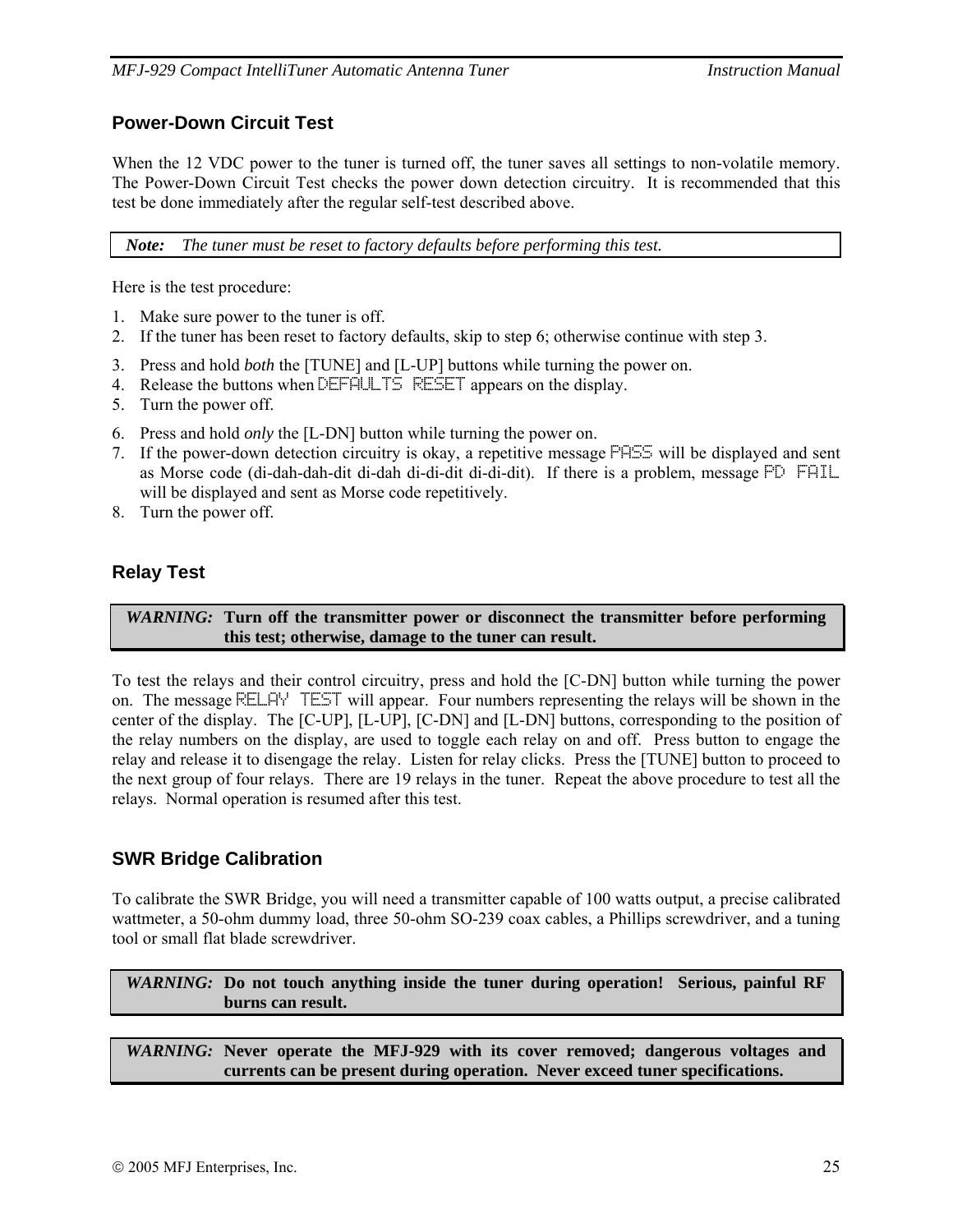- 1. Turn off the power to the transmitter and the tuner.
- 2. Remove the cover from the tuner (10 screws) with a Phillips screwdriver.
- 3. Connect the 50-ohm dummy load to the ANTENNA 1 connector; connect the wattmeter between the transmitter and the TRANSMITTER connector on the tuner.
- 4. Turn on the power to the transmitter. Using a frequency in the middle of the HF band, such as 7.253 MHz, for calibration is recommended.
- 5. Press and hold *both* the [C-UP] and [L-UP] buttons while turning the tuner power on.
- 6. A message CAL CAP AND FWD will display. Key the transmitter to output 100 watts and adjust trimmer capacitor VC1 (located in front of the TRANSMITTER connector) for minimum reflected power.
- 7. Key the transmitter to 100 watts output and adjust the FWD trimpot VR1 (located next to the RADIO INTERFACE connector) until the display shows forward power of  $FW = 100$  watts.
- 8. Press the [TUNE] button. A message REVERSE, CAL REF displays.
- 9. Turn off the transmitter and reverse the ANTENNA 1 and TRANSMITTER connections; that is, connect the 50-ohm dummy load to the TRANSMITTER connector and connect the transmitter/wattmeter to the ANTENNA 1 connector.
- 10. Turn on the transmitter's power.
- 11. Key the transmitter to 100 watts output and adjust the REF trimpot VR2 (located next to the RADIO INTERFACE connector) until the display shows reflected power of REF=100 watts.
- 12. Press the [TUNE] button to end calibration.
- 13. Turn off the power to the transmitter and the tuner.
- 14. Remove the transmitter/wattmeter and the 50-ohm dummy load from the tuner.
- 15. Secure the cover back onto the tuner.
- 16. Connect your transmitter to the TRANSMITTER connector and connect your antenna to the appropriate antenna connector on the tuner.

# **Frequency Counter Calibration**

To calibrate the frequency counter, you will need a transmitter, a 50-ohm dummy load, two 50-ohm SO-239 coax cables, a Phillips screwdriver, and a tuning tool or small flat blade screwdriver.

*WARNING:* **Do not touch anything inside the tuner during operation! Serious, painful RF burns can result.** 

*WARNING:* **Never operate the MFJ-929 with its cover removed; dangerous voltages and currents can be present during operation. Never exceed tuner specifications.** 

- 1. Turn off the power to the transmitter and the tuner.
- 2. Remove the cover from the tuner (10 screws) with a Phillips screwdriver.
- 3. Connect the 50-ohm dummy load to the ANTENNA 1 connector; connect the transmitter to the TRANSMITTER connector on the tuner.
- 4. Turn on the power to the transmitter. Set and lock the frequency to *exactly* 29.000 MHz.
- 5. Press and hold *both* the [C-DN] and [L-DN] buttons while turning the tuner power on. A message CAL FREQ 29.000 will display.
- 6. Key the transmitter to output about 10 watts. Adjust trimmer capacitor VC2 (located between the LCD display and the big integrated circuit on the front side of the front panel circuit board) until the tuner displays a frequency of  $29.000\text{ Hz}$ . Nominal tolerance of the frequency counter is  $\pm 1$  kHz.
- 7. Turn off the power to the transmitter and the tuner.
- 8. Secure the cover back onto the tuner.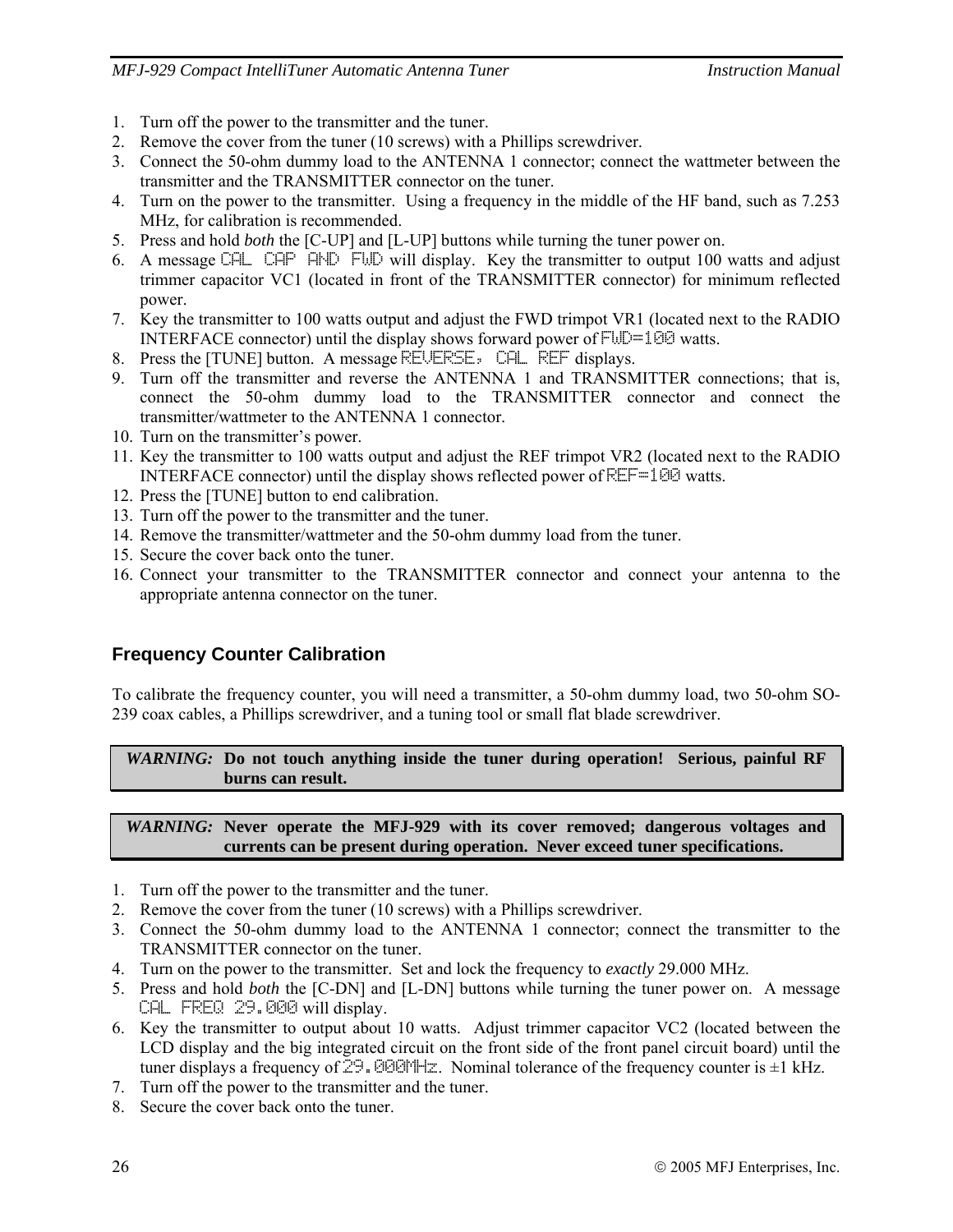## **In Case of Difficulty**

If the LCD screen is blank, check adjustment of the contrast control. If no audio is present (with audio enabled) adjust the volume control.

If the tuner acts erratic, reset the tuner to factory defaults by pressing both the [TUNE] and [L-UP] buttons while turning the power on.

If the tuner fails to tune, please **double check** all connections and follow the tuning procedures again. Be sure you are using *enough inductance* (through manual adjustment) and *minimum capacitance*.

If the tuner arcs at the rated power levels, please **double check** all connections and follow the tuning procedures again. Ensure you are not exceeding the tuner's rated power handling capability. Be sure you are using the *least amount of inductance* and the *greatest capacitance* possible that still allows matching the load on the operating frequency.

*Note: If the tuner arcs when operating on the 160-meter band, it may be necessary to reduce transmitter output power.* 

If you are still unsuccessful, but the tuner does adjust and operate when used with a dummy load or another antenna, please read "Grounding Hints" and "Antenna System Hints" on page 20.

# **Technical Assistance**

If you have any problem with this unit first check the appropriate section of this manual. If the manual does not reference your problem or your problem is not solved by reading the manual, you may call *MFJ Technical Service* at 662-323-0549 or the *MFJ Factory* at 662-323-5869. You will be best helped if you have your unit, manual and all information on your station handy so you can answer any questions the technicians may ask.

You can also send questions by mail to MFJ Enterprises, Inc., 300 Industrial Park Road, Starkville, MS 39759; by facsimile (FAX) to 662-323-6551; or by email to techinfo@mfjenterprises.com. Send a complete description of your problem, an explanation of exactly how you are using your unit, and a complete description of your station. Also include the firmware version number of your unit.

#### **List of Accessories**

- **MFJ-1316**: 12 VDC 1.5 amp power supply
- **MFJ-4116**: BiasTee DC power injector
- **MFJ-5114A**: Interface cable for compatible Alinco radios
- **MFJ-5114I**: Interface cable for compatible Icom radios
- **MFJ-5114K**: Interface cable for compatible Kenwood radios
- **MFJ-5114Y**: Interface cable for Yaesu FT-100, FT-817, FT-857 and FT-897 (CAT)
- **MFJ-5114Y2**: Interface cable for Yaesu FT-847 (CAT)
- **MFJ-5124Y3**: Interface cable for Yaesu FT-857 and FT-897 (TUNER)
- **MFJ-5409**: 6 feet long RS-232 cable, female DB-9 to male DB9 connector
- **MFJ-5803**: 3 feet long RG-58 A/U 50-ohm coax cable with a PL-259 connector on each end
- **MFJ-5806**: 6 feet long RG-58 A/U 50-ohm coax cable with a PL-259 connector on each end
- **MFJ-5818**: 18 feet long RG-58 A/U 50-ohm coax cable with a PL-259 connector on each end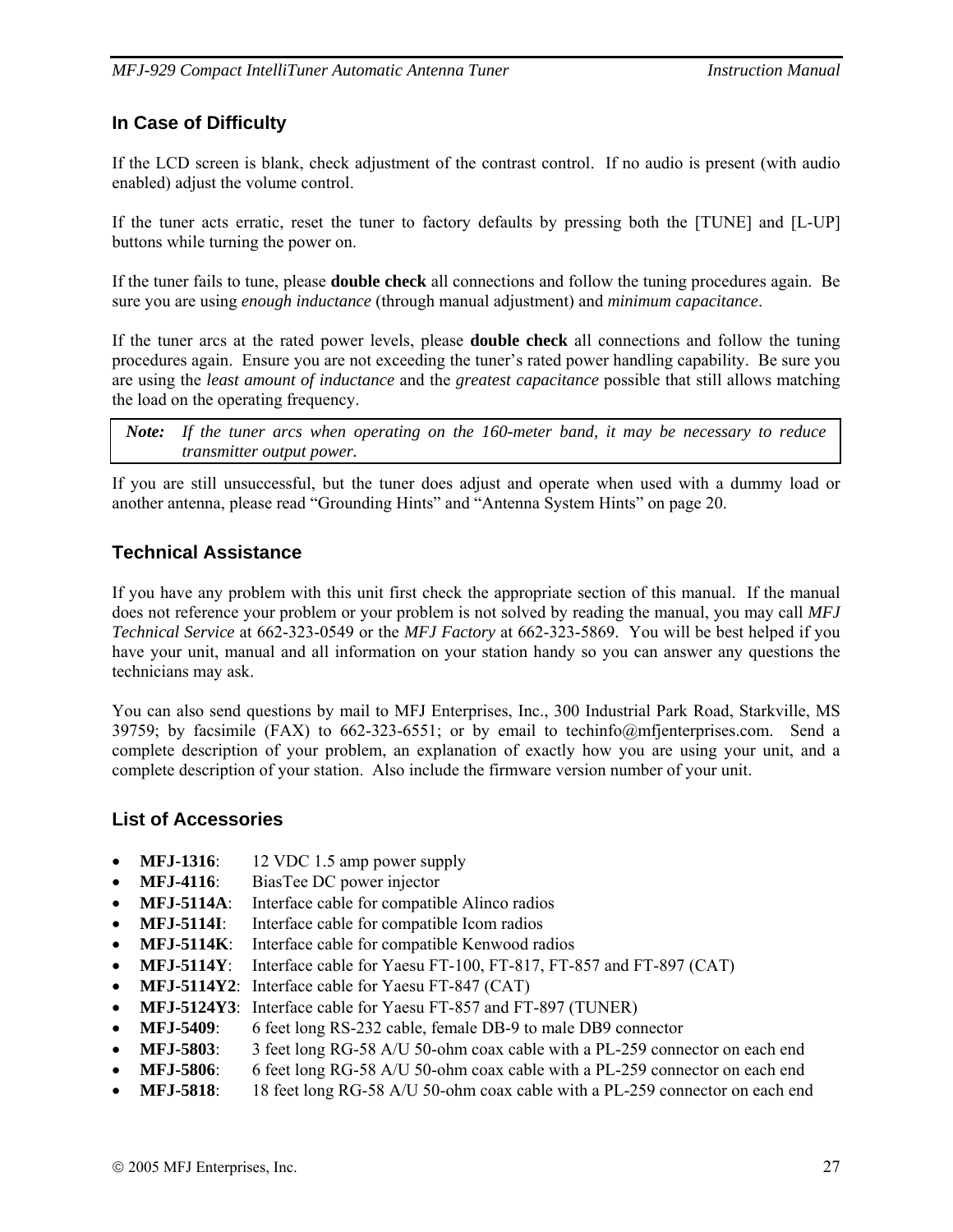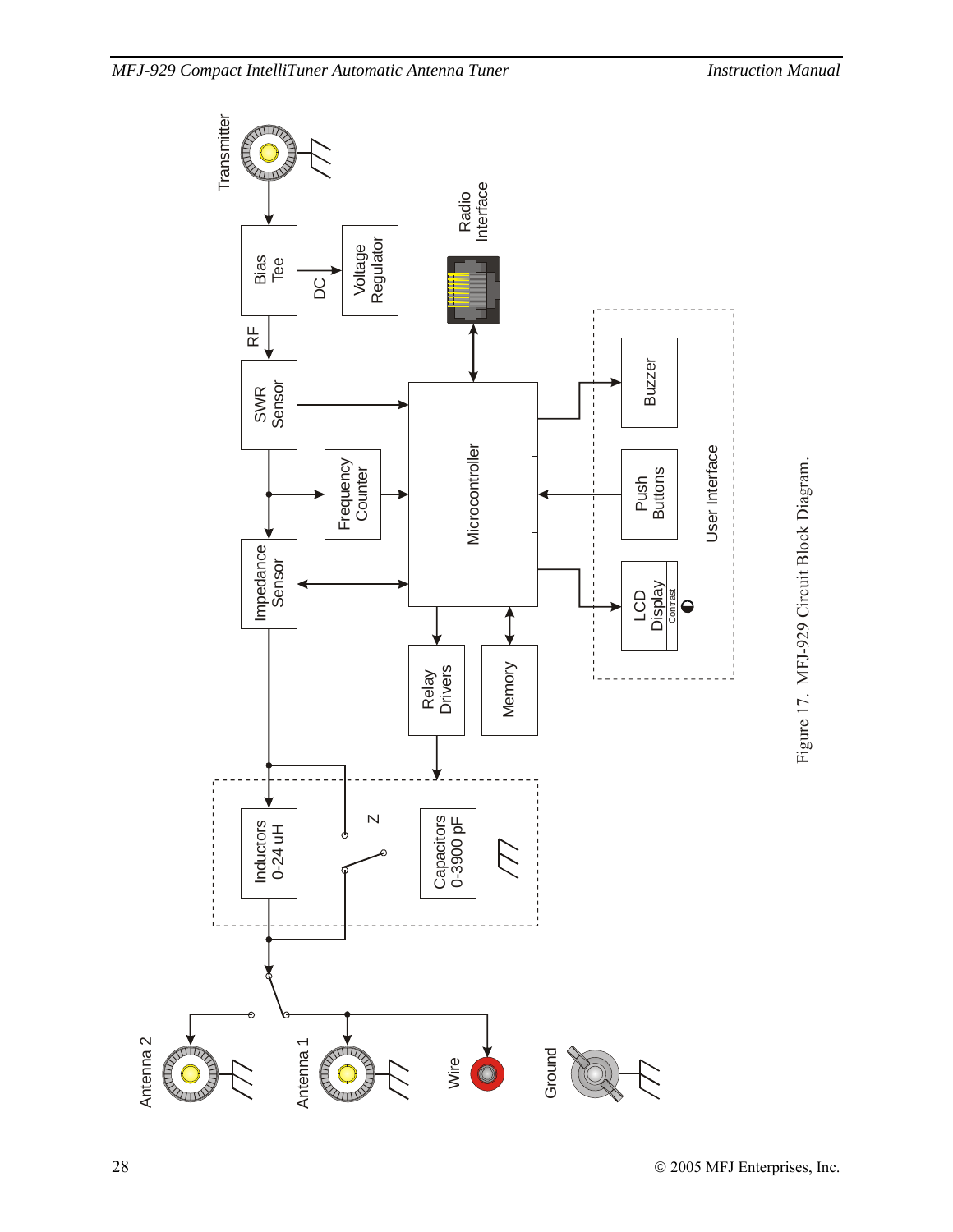# **LIMITED 12 MONTH WARRANTY**

MFJ Enterprises, Inc. warrants to the original owner of this product, if manufactured by MFJ Enterprises, Inc. and purchased from an authorized dealer or directly from MFJ Enterprises, Inc. to be free from defects in material and workmanship for a period of 12 months from date of purchase provided the following terms of this warranty are satisfied.

- **1.** The purchaser must retain the dated proof-of-purchase (bill of sale, canceled check, credit card or money order receipt, etc.) describing the product to establish the validity of the warranty claim and submit the original or machine reproduction of such proof of purchase to MFJ Enterprises, Inc. at the time of warranty service. MFJ Enterprises, Inc. shall have the discretion to deny warranty without dated proof-of-purchase. Any evidence of alteration, erasure, or forgery shall be cause to void any and all warranty terms immediately.
- **2.** MFJ Enterprises, Inc. agrees to repair or replace at MFJ's option without charge to the original owner any defective product under warrantee provided the product is returned postage prepaid to MFJ Enterprises, Inc. with a personal check, cashiers check, or money order for **\$7.00** covering postage and handling.
- **3.** This warranty is **NOT** void for owners who attempt to repair defective units. Technical consultation is available by calling the Service Department at 662-323-0549 or the MFJ Factory at 662-323-5869.
- **4.** This warranty does not apply to kits sold by or manufactured by MFJ Enterprises, Inc.
- **5.** Wired and tested PC board products are covered by this warranty provided **only the wired and tested PC board product is returned.** Wired and tested PC boards installed in the owner's cabinet or connected to switches, jacks, or cables, etc. sent to MFJ Enterprises, Inc. will be returned at the owner's expense unrepaired.
- **6.** Under no circumstances is MFJ Enterprises, Inc. liable for consequential damages to person or property by the use of any MFJ products.
- **7. Out-of-Warranty Service:** MFJ Enterprises, Inc. will repair any out-of-warranty product provided the unit is shipped prepaid. All repaired units will be shipped COD to the owner. Repair charges will be added to the COD fee unless other arrangements are made.
- **8.** This warranty is given in lieu of any other warranty expressed or implied.
- **9.** MFJ Enterprises, Inc. reserves the right to make changes or improvements in design or manufacture without incurring any obligation to install such changes upon any of the products previously manufactured.
- **10.** All MFJ products to be serviced in-warranty or out-of-warranty should be addressed to:

#### **MFJ Enterprises, Inc. 300 Industrial Park Road Starkville, Mississippi 39759 USA**

and must be accompanied by a letter describing the problem in detail along with a copy of your dated proof-of-purchase.

**11.** This warranty gives you specific rights, and you may also have other rights which vary from state to state.